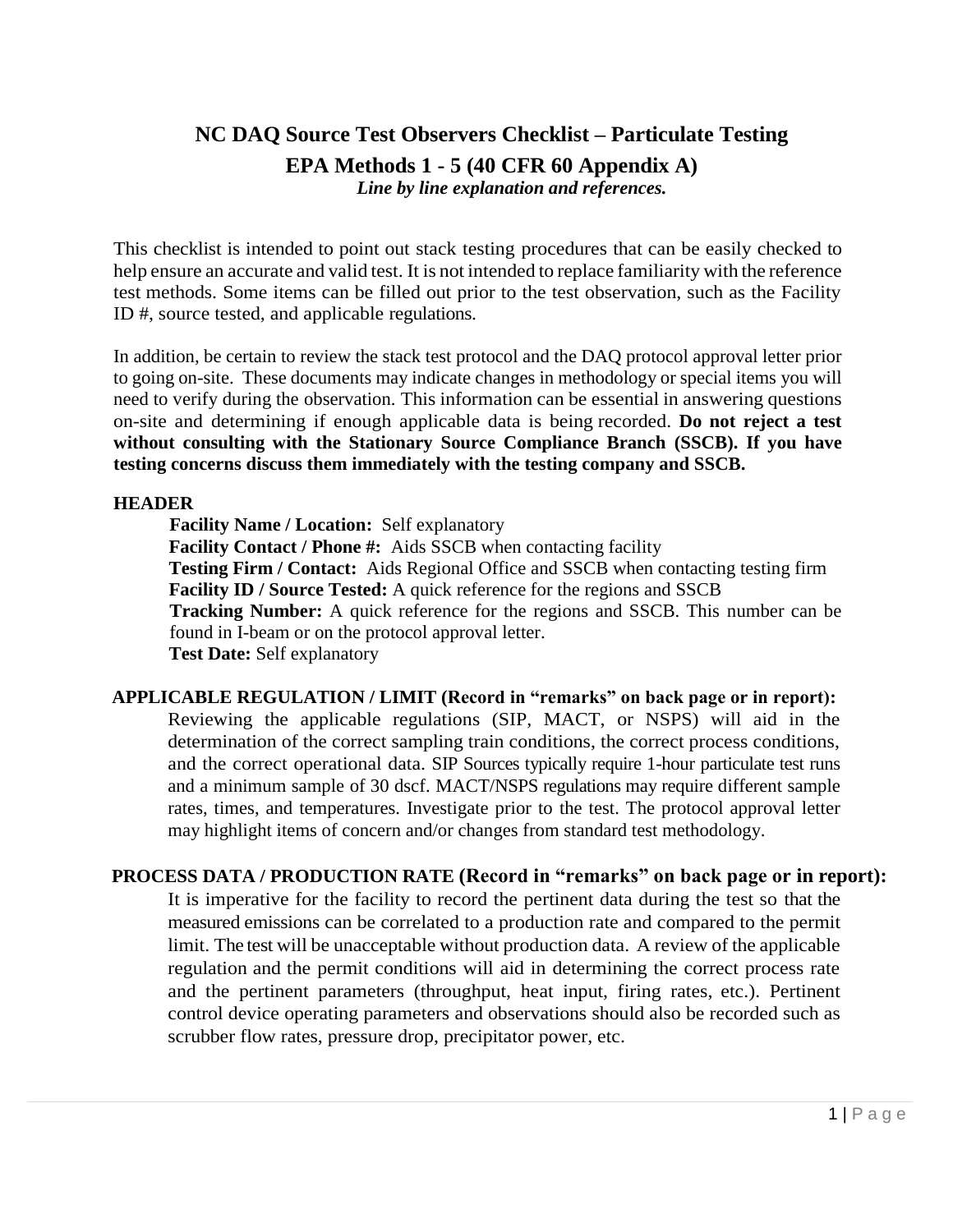## **DATA TABLE**

**Run Number:** Self explanatory **Start Time:** Self explanatory

**End Time:** Self explanatory

**DGM Start (dry gas meter start value):** This is the reading of the dry gas meter (DGM) at the beginning of the run, typically in cf (cubic feet).

**DGM End (dry gas meter end value):** This is the reading of the dry gas meter at the end of the run, typically in cf.

**Vm (volume of gas sampled as measured by the DGM):** This is the volume of gas sampled by the dry gas meter, the difference between the beginning and end value for the run. (DGM End – DGM Start).

**Ave. ∆P (average delta P):** There are two manometers located on the meterbox. The first manometer measures the velocity head or differential pressure (∆P) with a pitot tube at each sampling point in the stack. See the manometer discussion in 2.3 below. Record here the average of the ∆P readings for the points sampled during the run. The second manometer measures ∆H, the pressure drop over the critical orifice in the meterbox, and is discussed in section 5.5 below.

**Nozzle ø (nozzle diameter):** This is the diameter of the nozzle used for the test run, typically in inches. This data will provide confirmation of the results submitted in the test report.

**Filter No. (filter number):** The test company relies on numbers to identify the filters used for each run. Typically, the number will be stamped on one side of the filter (which will be positioned as the clean side). Request the filter numbers for individual runs. Recording the data in the field will help validate the test report.

**H2O Coll. (water collected):** Record the amount of water collected in the impingers by Method 4 described below.

**Post Leak (post leak check):** As mentioned in section 5.4 below, a post leak check is required (see section 5.4 for more information). Record the value of the leak check in this field. If the dry gas meter does not move during the leak check you can record "zero" or "≤ 0.02 cfm".

# **YES/NO CHECKLIST QUESTIONS - Ask for an explanation to any question answered "No" and attach comments to this form.**

The checklist has been created in a "yes or no" format. For most of the questions, 'yes' is the correct answer. Therefore, if the test company responds 'no,' you should request a clarification. It may be a simple mis-understanding on either side or it may be a major error. There are some questions that do notrequire a 'yes or no' answer. There are other questionsthat are correctly answered with a 'no' and do not require further explanation.

# **METHOD 1 - SAMPLE AND VELOCITY TRAVERSES FOR STATIONARY SOURCES**

Method 1 is used to determine if a source's stack meets the correct criteria for testing. The points to be tested within the stack are also determined using Method 1.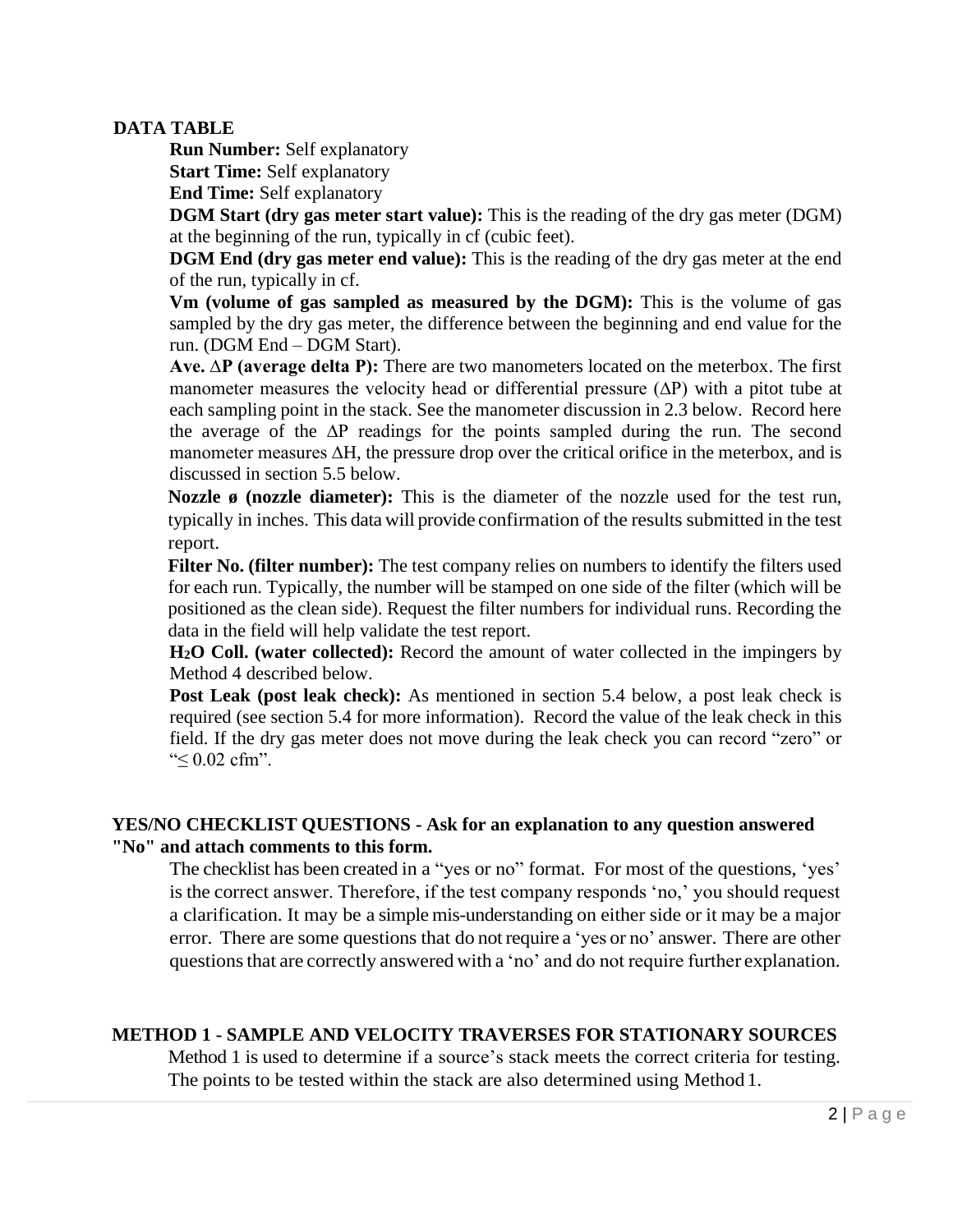### **1.1) Method 1 calculated correctly (see reverse side)?**

Method 1: If stack is between 4" - 12" then Method 1a must be employed. If duct is <4" then alternative methods must be used. (Contact SSCB with any test questions) Stack Diameter? Measured on site? Port distance upstream from disturbance (A) Upstream Diameters (A) Port distance downstream from disturbance (B) Downstream Diameters (B) # of Sampling Points? (Draw a line vertically from the "Distance A" axis down to the step chart, and from the "Distance B" axis up to the step chart. The maximum # of points marked on the chart yields the minimum # of points to be sampled.)

Method 1 can be found in 40 CFR 60 Appendix A. When the data from the preceding questions is combined with the following charts, the number of sampling points necessary can be determined. The 'Upstream Diameters (A)' value is calculated by dividing the distance from a flow disturbance to the upstream sampling location by the diameter of the stack. The 'Downstream Diameters (B)' value is determined in a similar fashion. If you get confused about the "upstream" and "downstream" definitions, just follow the labeling on the charts. Once you have determined the upstream / downstream diameters, you can transfer those values to the horizontal axis on the charts below. Draw a line vertically from the "Distance A" axis down to the step chart, and from the "Distance B" axis up to the step chart. The maximum # of points marked on the chart yields the minimum # of points that shall be sampled.

Method 1 is used for stacks with diameters  $\geq 12$  inches per Section 1.2. Method 1A should be used for stacks with diameters between 4-12 inches. Stacks smaller than 4 inches will require alternative methodology.

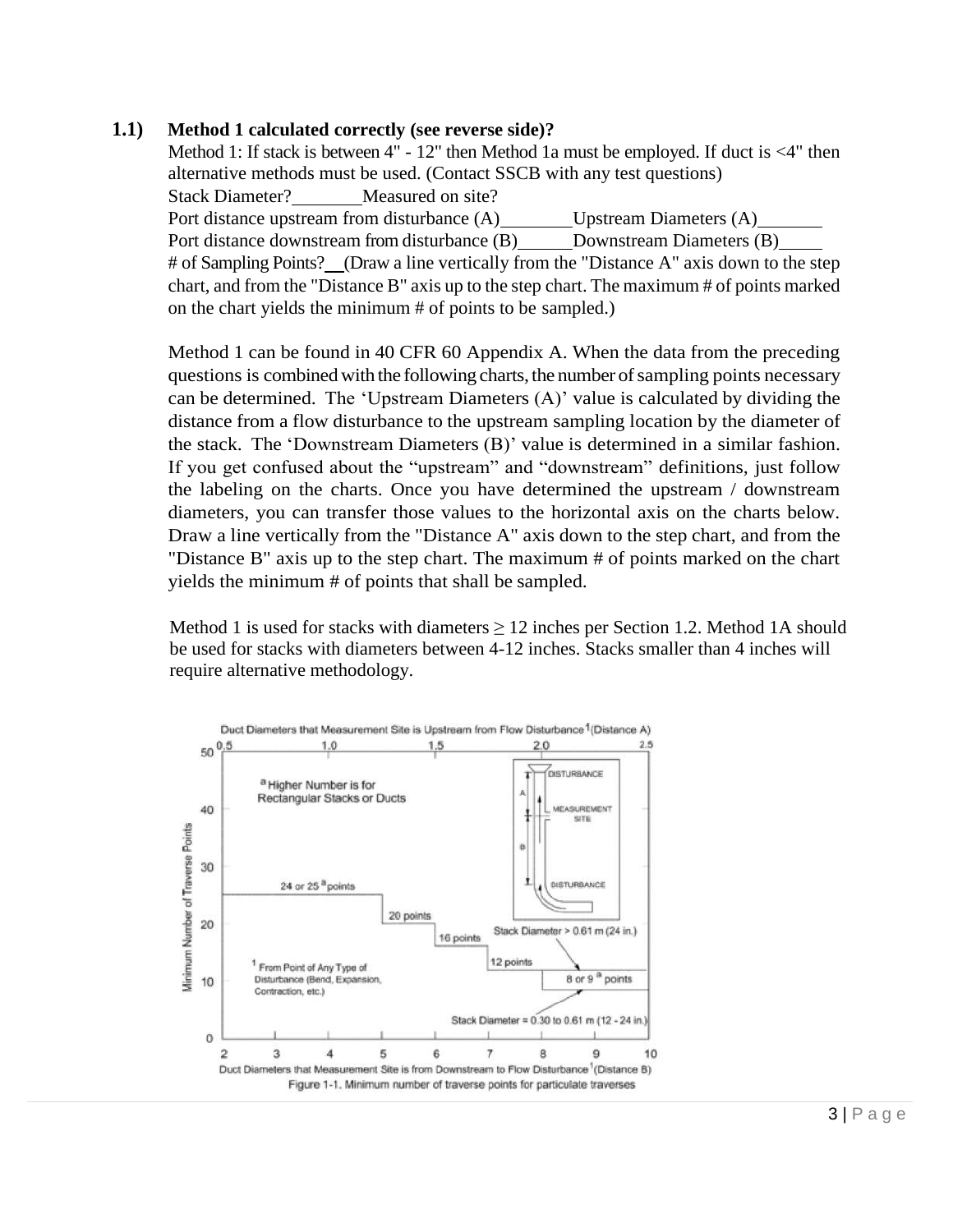

Figure 1-2. Example showing circular stack cross section divided into 12 equal areas, with location of traverse points indicated.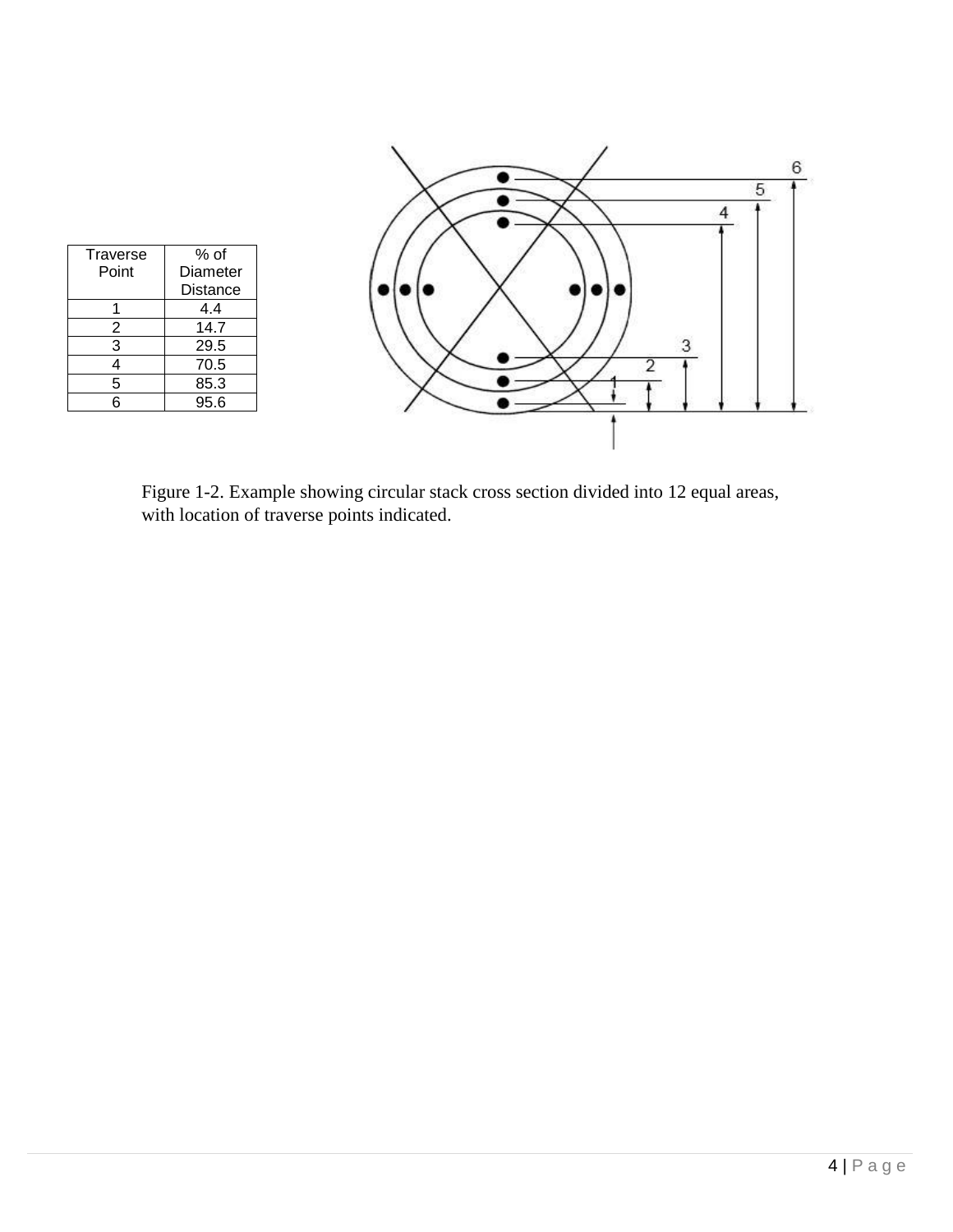| <b>Traverse Point</b>    | Number of traverse points on a diameter |                         |      |       |      |      |      |      |      |      |      |      |
|--------------------------|-----------------------------------------|-------------------------|------|-------|------|------|------|------|------|------|------|------|
| Number on a<br>Diameter  | $\overline{2}$                          | $\overline{\mathbf{4}}$ | 6    | $8\,$ | 10   | 12   | 14   | 16   | 18   | 20   | 22   | 24   |
| 1                        | 14.6                                    | 6.7                     | 4.4  | 3.2   | 2.6  | 2.1  | 1.8  | 1.6  | 1.4  | 1.3  | 1.1  | 1.1  |
| $2$                      | 85.4                                    | 25.0                    | 14.6 | 10.5  | 8.2  | 6.7  | 5.7  | 4.9  | 4.4  | 3.9  | 3.5  | 3.2  |
| $3$                      |                                         | 75.0                    | 29.6 | 19.4  | 14.6 | 11.8 | 9.9  | 8.5  | 7.5  | 6.7  | 6.0  | 5.5  |
| $4$                      |                                         | 93.3                    | 70.4 | 32.3  | 22.6 | 17.7 | 14.6 | 12.5 | 10.9 | 9.7  | 8.7  | 7.9  |
| $5$                      |                                         |                         | 85.4 | 67.7  | 34.2 | 25.0 | 20.1 | 16.9 | 14.6 | 12.9 | 11.6 | 10.5 |
| $6 \dots 6$              |                                         |                         | 95.6 | 80.6  | 65.8 | 35.6 | 26.9 | 22.0 | 18.8 | 16.5 | 14.6 | 13.2 |
| $7$                      |                                         |                         |      | 89.5  | 77.4 | 64.4 | 36.6 | 28.3 | 23.6 | 20.4 | 18.0 | 16.1 |
| 8                        |                                         |                         |      | 96.8  | 85.4 | 75.0 | 63.4 | 37.5 | 29.6 | 25.0 | 21.8 | 19.4 |
| 9                        |                                         |                         |      |       | 91.8 | 82.3 | 73.1 | 62.5 | 38.2 | 30.6 | 26.2 | 23.0 |
| $10$                     |                                         |                         |      |       | 97.4 | 88.2 | 79.9 | 71.7 | 61.8 | 38.8 | 31.5 | 27.2 |
| $11$                     |                                         |                         |      |       |      | 93.3 | 85.4 | 78.0 | 70.4 | 61.2 | 39.3 | 32.3 |
| $12$                     |                                         |                         |      |       |      | 97.9 | 90.1 | 83.1 | 76.4 | 69.4 | 60.7 | 39.8 |
| 13                       |                                         |                         |      |       |      |      | 94.3 | 87.5 | 81.2 | 75.0 | 68.5 | 60.2 |
| 14                       |                                         |                         |      |       |      |      | 98.2 | 91.5 | 85.4 | 79.6 | 73.8 | 67.7 |
| $15$                     |                                         |                         |      |       |      |      |      | 95.1 | 89.1 | 83.5 | 78.2 | 72.8 |
| $16$                     |                                         |                         |      |       |      |      |      | 98.4 | 92.5 | 87.1 | 82.0 | 77.0 |
| $17$                     |                                         |                         |      |       |      |      |      |      | 95.6 | 90.3 | 85.4 | 80.6 |
| $18$                     |                                         |                         |      |       |      |      |      |      | 98.6 | 93.3 | 88.4 | 83.9 |
| 19                       |                                         |                         |      |       |      |      |      |      |      | 96.1 | 91.3 | 86.8 |
| $20\,\ldots\ldots\ldots$ |                                         |                         |      |       |      |      |      |      |      | 98.7 | 94.0 | 89.5 |
| 21                       |                                         |                         |      |       |      |      |      |      |      |      | 96.5 | 92.1 |
| 22                       |                                         |                         |      |       |      |      |      |      |      |      | 98.9 | 94.5 |
| 23                       |                                         |                         |      |       |      |      |      |      |      |      |      | 96.8 |
| 24                       |                                         |                         |      |       |      |      |      |      |      |      |      | 98.9 |

#### TABLE 1-2 LOCATION OF TRAVERSE POINTS IN CIRCULAR STACKS (Percent of stack diameter from inside wall to traverse point)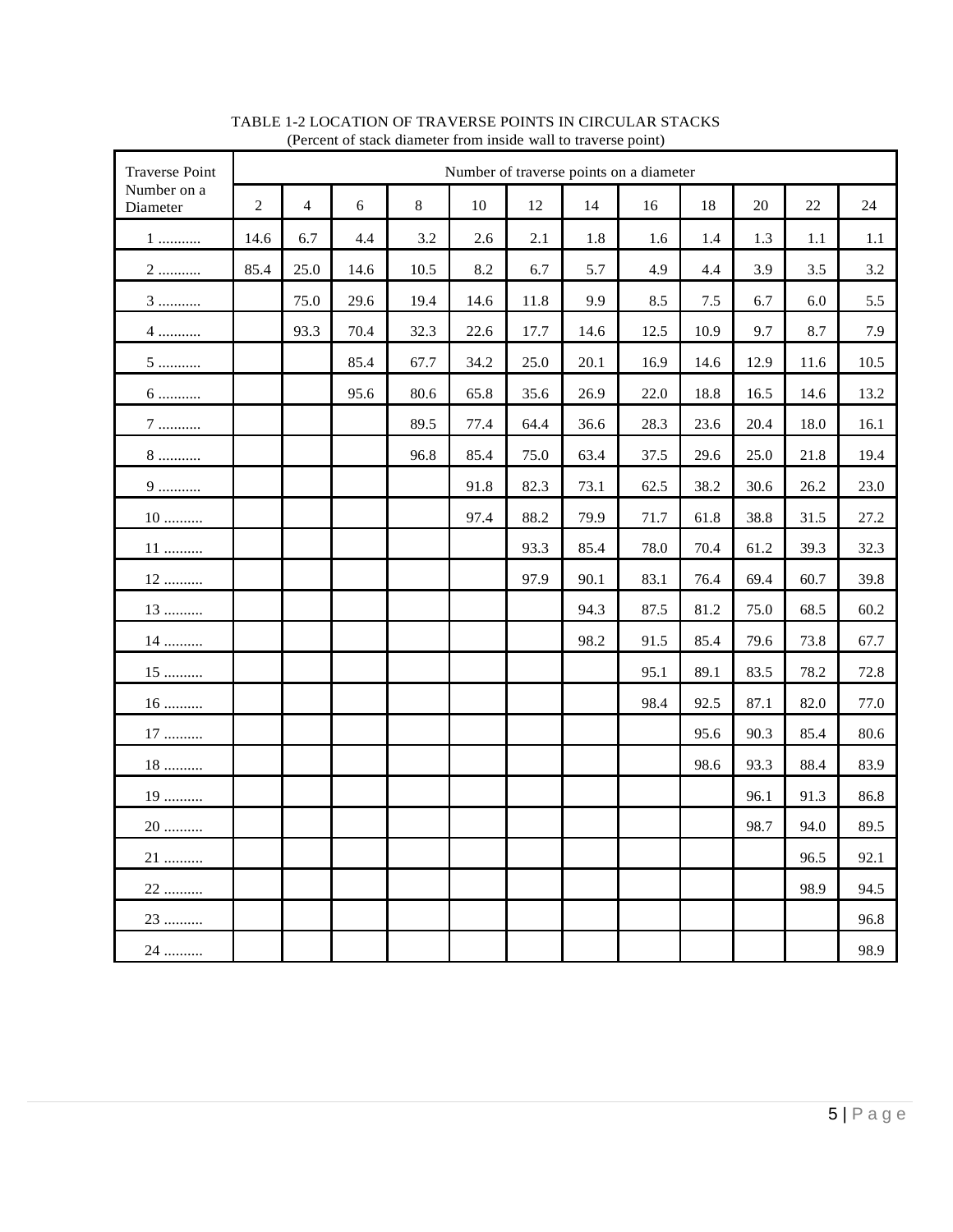For rectangular ducts, the same process is used to determine how many points need to be sampled. However, the method requires a calculation of an equivalent diameter based on the dimensions of the duct. That equivalent diameter is then divided into the upstream / downstream distances. The number of points is chosen in the same manner as above.

$$
D_e = \frac{2(L)(W)}{L+W}
$$

| o | o | о | o |
|---|---|---|---|
| o | o | о | о |
| o | o | o | o |

Figure 1-3. Example showing rectangular stack cross section divided into 12 equal areas, with a traverse point at centroid of each area.

|  |  | Number of traverse points Matrix layout                 |  |
|--|--|---------------------------------------------------------|--|
|  |  | $9 \ldots \ldots \ldots \ldots \ldots \ldots \quad 3x3$ |  |
|  |  | $12$ $4x3$                                              |  |
|  |  | $16$ $4x4$                                              |  |
|  |  | 20  5x4                                                 |  |
|  |  | 255                                                     |  |
|  |  | $30$ 6x5                                                |  |
|  |  | 36  6x6                                                 |  |
|  |  | $42$ 7x6                                                |  |
|  |  |                                                         |  |

Table 1-3. CROSS-SECTION LAYOUT FOR RECTANGULAR STACKS

*Review Method 1 to determine the placement of the points once the number of points have been determined.*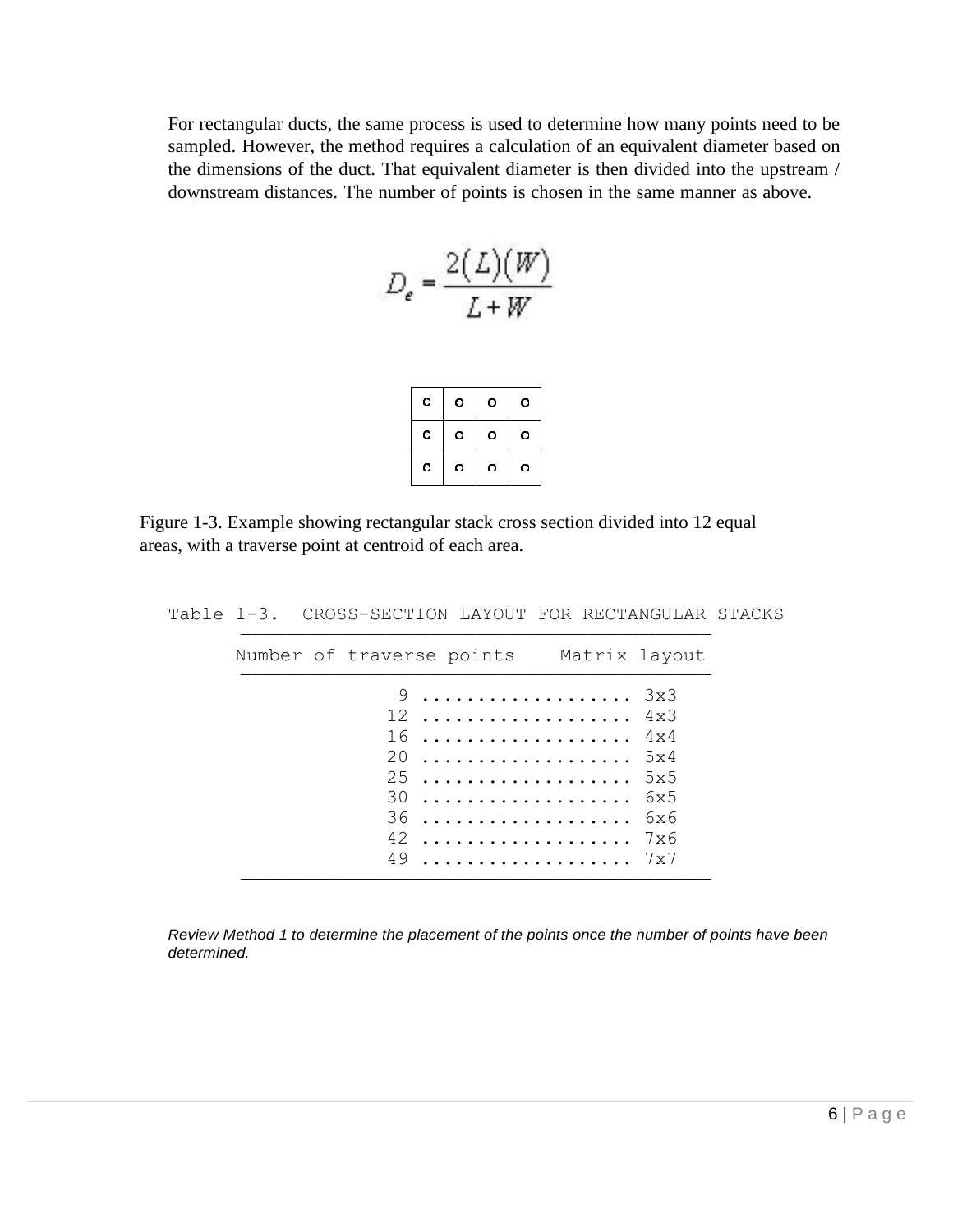# **1.2) Cyclonic flow check completed? (Average of absolute value of all angles <20 degrees?)**

### Method 1, section 2.4.

The effluent within a stack does not always travel linearly. The introduction of the gas stream into a stack at a tangential angle can create an effluent cyclone within the stack. The presence of cyclonic flow is not desirable for testing emissions from the stack. Essentially, most of the sampling equipment was not designed to take measurements in non-linear flow. Combined with the characteristics of particle motion, flow and pollutant stratification, cyclonic flow is undesirable for a sampling location. How linear must the flow be? Method 1 states that the flow must be less than 20 degrees, on average, from the axis of the flue. In other words, the angle of non-axial flow (axial would be perfectly vertical flow in a vertical stack and perfectly horizontal in a horizontal duct) must be measured at each point, prior to beginning the test. The average of each individual angle shall be less than 20 degrees. A pitot tube, which is used in Method 2 to measure the flow rate, and an angle finder are used to determine the angle of the effluent, relative to the flue walls, at each sampling point.

## **METHOD 2 - DETERMINATION OF STACK GAS VELOCITY AND VOLUMETRIC FLOW RATE**

## **2.1) Pitot tube leak check completed after each run?**

The pitot tube isinserted in the stack and the flow stream impacts on one side of the pitot head. The two sides of the pitot tube are connected by two lines (typically called a pitot umbilical) to the two sides of a sealed manometer. The effluent gas stream does not pass from one side of the pitot, through the manometer and out the other side of the pitot. The effluent creates a pressure differential (delta p) between the two pitot heads. The magnitude of the differential pressure is measured on the manometer. Therefore, it is imperative to ensure a leak free system. A pitot tube leak check should be performed after each run. If the leak check fails, the runs between the failed leak check and the previous passed leak check should be invalidated.

40 CFR60 M2, section 3.1: "It is recommended, but not required, that a pretest leakcheck be conducted, as follows: (1) blow through the pitot impact opening until at least 7.6 cm (3 in.) H2O velocity pressure registers on the manometer; then, close off the impact opening. The pressure shall remain stable for at least 15 seconds; (2) do the same for the static pressure side, except using suction to obtain the minimum of 7.6 cm  $(3 \text{ in.})$  H<sub>2</sub>O. Other leak-check procedures, subject to the approval of the Administrator, may be used. ... Conduct a post-test leak-check (mandatory), as described in Section 3.1 above, to validate the traverse run."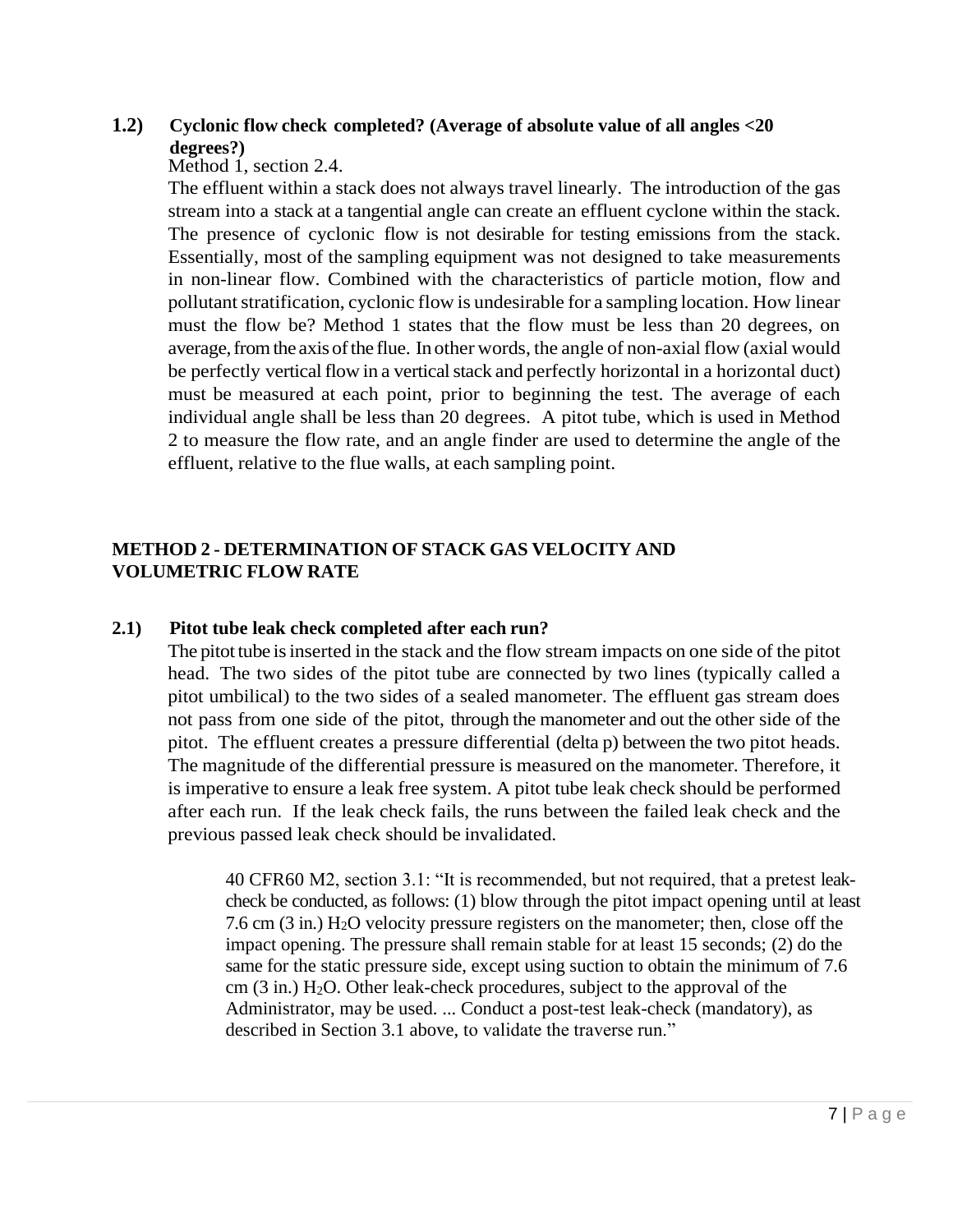Other procedures may include closing off both sides of the pitot tube at once through a single piece of tubing. This procedure will create a loop out of the entire system. Keep in mind that the entire pitot tube system, assembled for testing, must be leak checked. The fluid within the manometer is a viscous oil and will therefore run down the walls of the manometer tube. This may appear to be a leak since the level of the oil will be increasing, but eventually the oil level will become steady. There have been questions about what "stable" means - how much deviation is allowed? Ideally, no leaks, and therefore no change in manometer fluid level should occur.

### **2.2) Visual check of pitot tube heads - good condition?**

### 40 CFR 60 M2, section 2.1 & figures 2-1, 2-2, and 2-3.

The type S pitot head is assigned a coefficient of 0.84, which will be used in velocity calculations, if the pitot tube meets certain dimensional limits. Since the pitot tube is not required to be calibrated, it is important for the pitot tube to remain in good condition.



Figure 2-1. Properly constructed Type S pitot tube.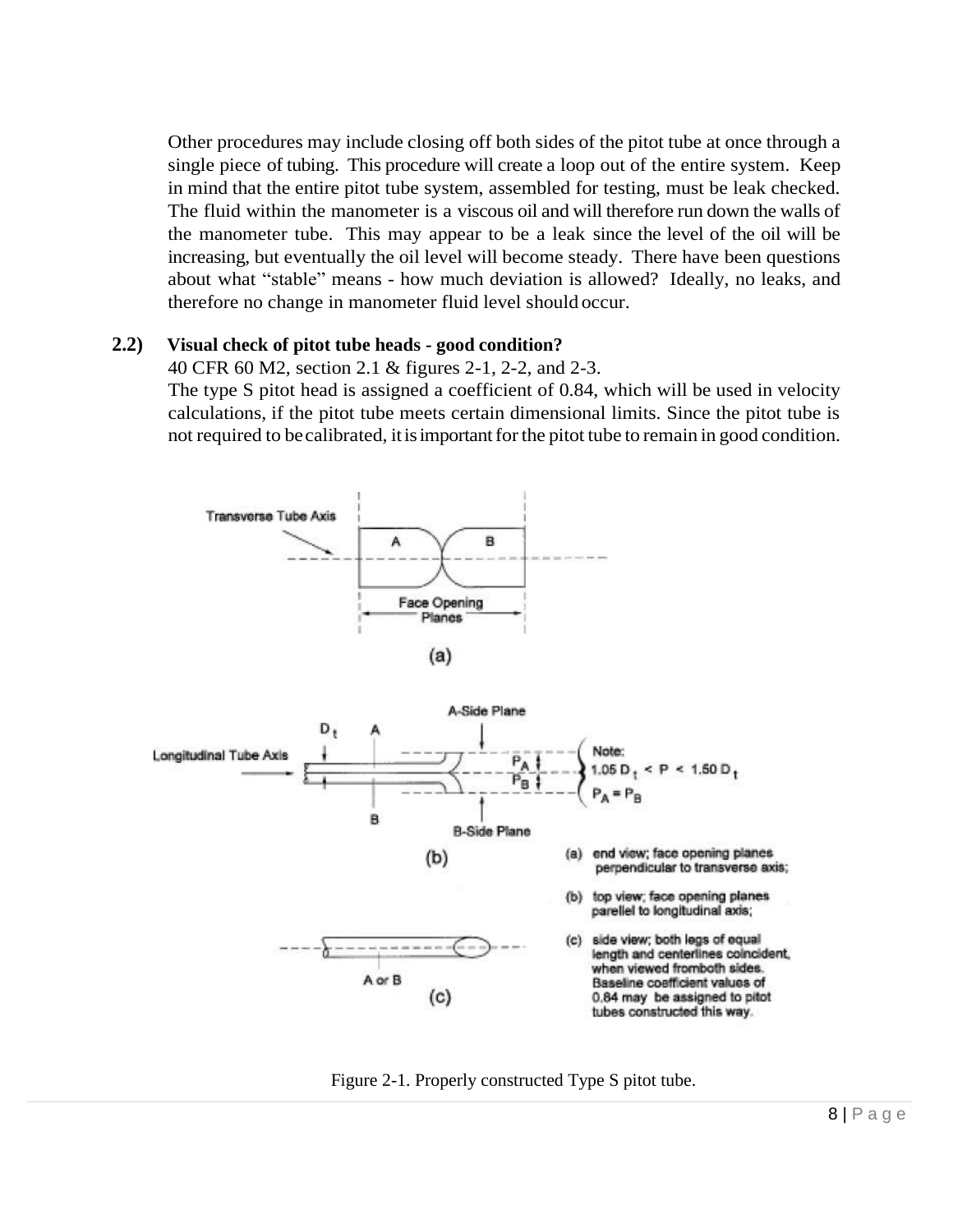





$$
^{(e)}
$$



The types of face-opening misalignment shown above will not affect<br>the baseline value of  $C_{\text{phys}}$  so long as  $\alpha$ , and  $\alpha_2 \le 10^\circ$ ,  $\beta$ , and  $\beta_2 \le 5^\circ$ ,<br> $z \le 0.32$  cm (1/8 in.), and w  $\le 0.08$  cm (1/32 in.) (Refere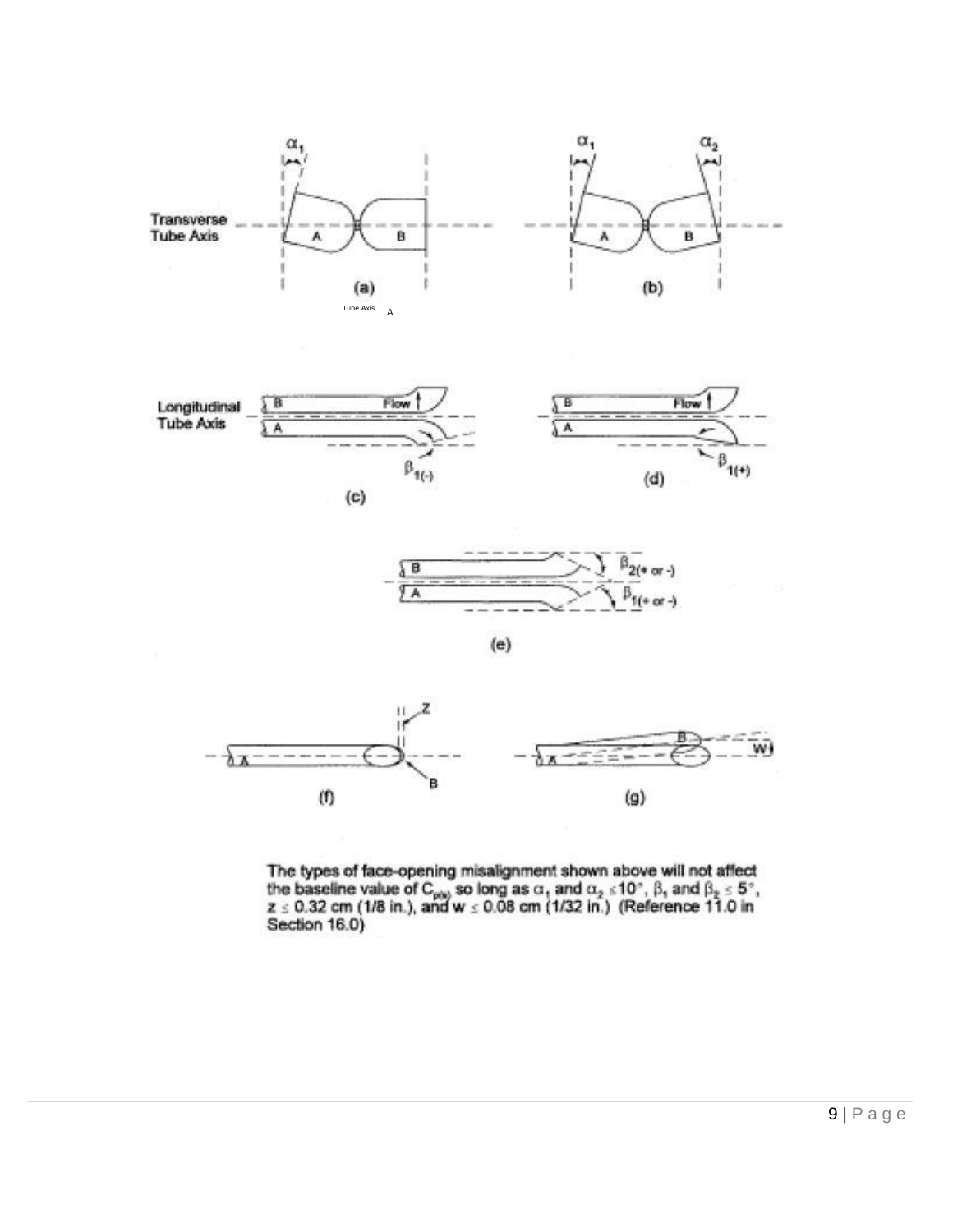Comparing the pitot heads to the figures in the CFR will determine if the pitot tube is acceptable. Look for damaged, crushed, or flattened heads as well as any other misconfiguration. This procedure can be performed prior to the beginning of the test run or after the run is complete.

## **2.3) Manometer level and zeroed correctly?**

40 CFR 60 M2, section 3.2

Since the manometer measures the differential pressure of the pitot tube heads, it is imperative that the manometer is level and the fluid has been adjusted to read zero before the test run. In orderto get a "differential pressure" we must know the "original" pressure and then subtract it from the "measured" pressure. If we set the "original" pressure to zero, the "measured" pressure will be the value indicated by the fluid level on the manometer scale. Similarly, since the manometer scale was defined with a level reference, if the scale is slanted, the fluid's position on the scale will not indicate an accurate delta P. Prior to each run, the level and the zero should be checked. The test team may also want to check the level and zero between port changes especially when the manometer must be moved. The leveling should occur first so that the zero reading is not biased. There should be a leveling bubble built into the body of the manometer. The manometer can be adjusted on one corner until the bubble indicates a level position. The manometer reading is made by aligning the bottom of the fluid meniscus with the reflection of the meniscus on the mirrored background. The zero reading is taken while the pitot heads are covered so that there is no impaction from the wind. The adjustment for the zero level is made by adjusting the fluid level in a reservoir built into the manometer. The procedure may need to be performed multiple times on days with great temperature fluctuations, due to the expansion / contraction of the manometerfluid.

## **2.4) Static pressure measured during the test day?**

40 CFR 60 M2, section 3.4

The static pressure basically measures the difference in absolute pressure from the ambient atmosphere to the gases within the stack. The static pressure value is used in the calculation of gas velocity and volumetric flow rate. The measurement is made with the same pitot tube used for velocity measurements. During velocity measurements, the pitot tube is oriented such that the plane of the pitot head opening is perpendicular to the flue's longitudinal axis so that the gas stream will impact on the opening. When the static pressure is measured, the pitot tube heads are rotated until there is a null (zero) reading on the manometer. A null reading indicates that the plane of the pitot head openings is parallel to the direction of the flow and therefore, effluent is not impacting on the pitot head creating a differential pressure reading on the manometer.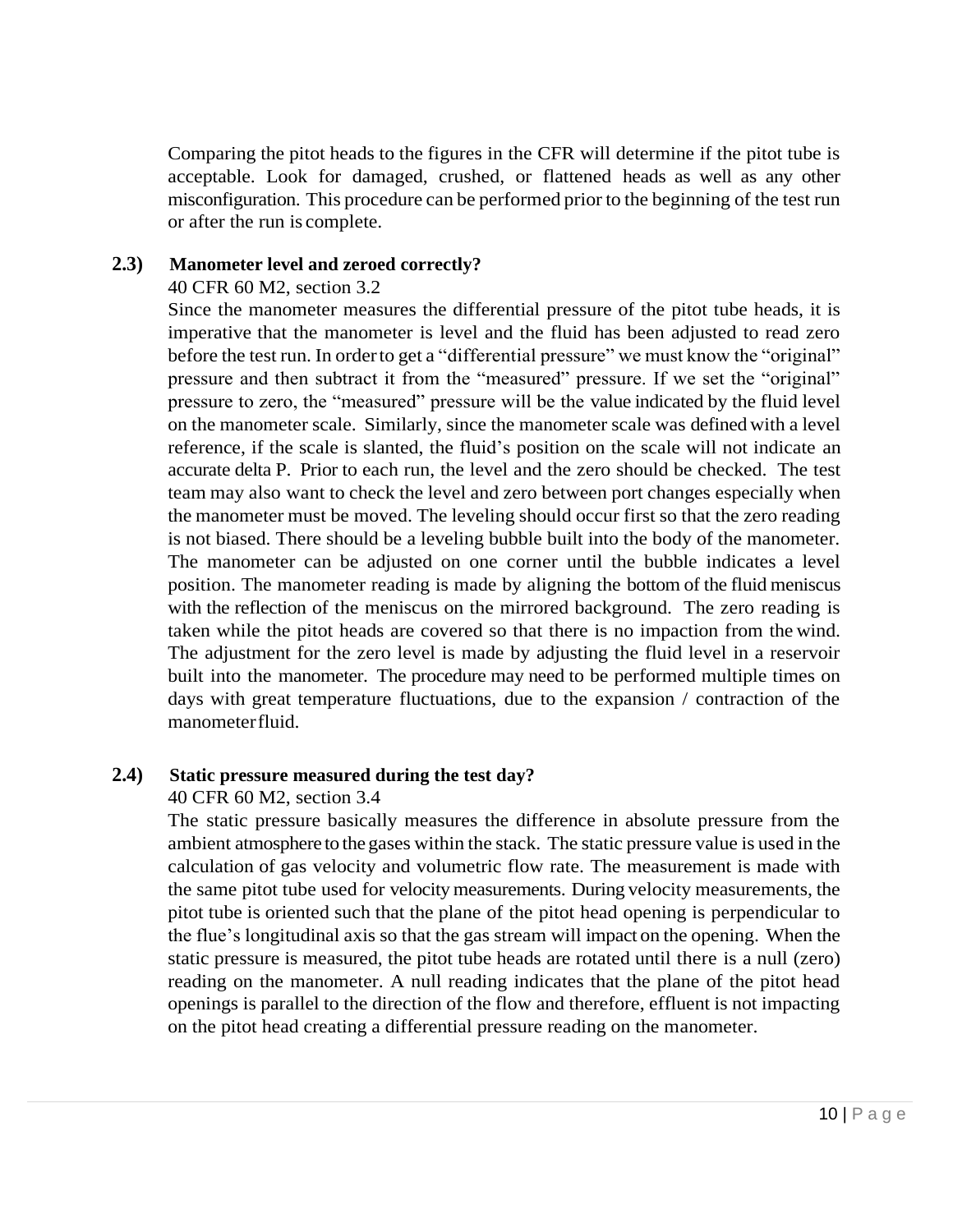Once the manometer yields a null reading, one side of the manometer is disconnected from the pitot tube. The pressure of the ambient atmosphere will be applied to one side of the manometer and the pressure of the effluent gases will be applied to the other side. The difference in the two pressures is termed the static pressure. A positive static pressure occurs when the effluent gas pressure is greater than the atmospheric pressure. A negative pressure occurs when the ambient pressure is greater than the stack gas pressure. A physical inspection of the sampling port can aid in determining whether the static pressure is positive or negative. If effluent is blowing out at the sampling port, the static pressure is probably positive. If ambient air is being drawn into the port opening, then the static pressure is probably negative. If the gases at the port 'puff' in and out, then the static pressure may be negligible. In all cases, the static pressure shall be measured.

### **2.5) Barometric pressure recorded and adjusted for elevation?**

### 40 CFR 60 M2, section 2.5

Barometric pressure must be adjusted minus 0.1" of Hg per 100 ft elevation increase or vice versa for elevation decrease. (Elevation at which barometric pressure is measured compared to the elevation at the test platform.) An accurate value for barometric pressure is important for the velocity and volumetric flow rate calculation. Barometric pressure will change due to altitude by the relationship given above. Testing firms may have equipment to measure barometric pressure at the sampling location. Others may rely on the data generated at a control room, airport, or National Weather Service station. If sampling is occurring at a 300 foot location and the barometric pressure was measured at an airport 100 feet lower than the source's elevation, a correction of  $(0.1*3+0.1*1=0.4)$ minus 0.4 inches must be applied to the measured barometric pressure.

## **2.6) Pitot tube heads oriented to axis of flue? / Pitot tube perpendicular to axis of stack?**

The pitot tube performs it's designed function when the effluent impacts the pitot head opening in a perpendicular direction. Therefore, the pitot heads must be aligned to the axis of the flue so that the pitot head opening plane is perpendicular to the direction of flow and perpendicular to the stack walls. This assumes that the direction of the effluent and the axis of the flue are parallel. EPA has set forth an acceptable deviation for the direction of flow (20 degrees) as was addressed in the discussion of cyclonic flow. In order to ensure standardized, reproducible result, the pitot heads shall be oriented to the axis of the flue. The pitot tube should be inserted in the flue and remain at a perpendicular angle to the flue. For example, if the testing is occurring at a vertical stack, the pitot tube should be parallel to the ground, and the pitot must be perpendicular to the stack. The pitot tube must a be perpendicular to the stack so that the path of travel for the pitot is across a diameter of the cross section.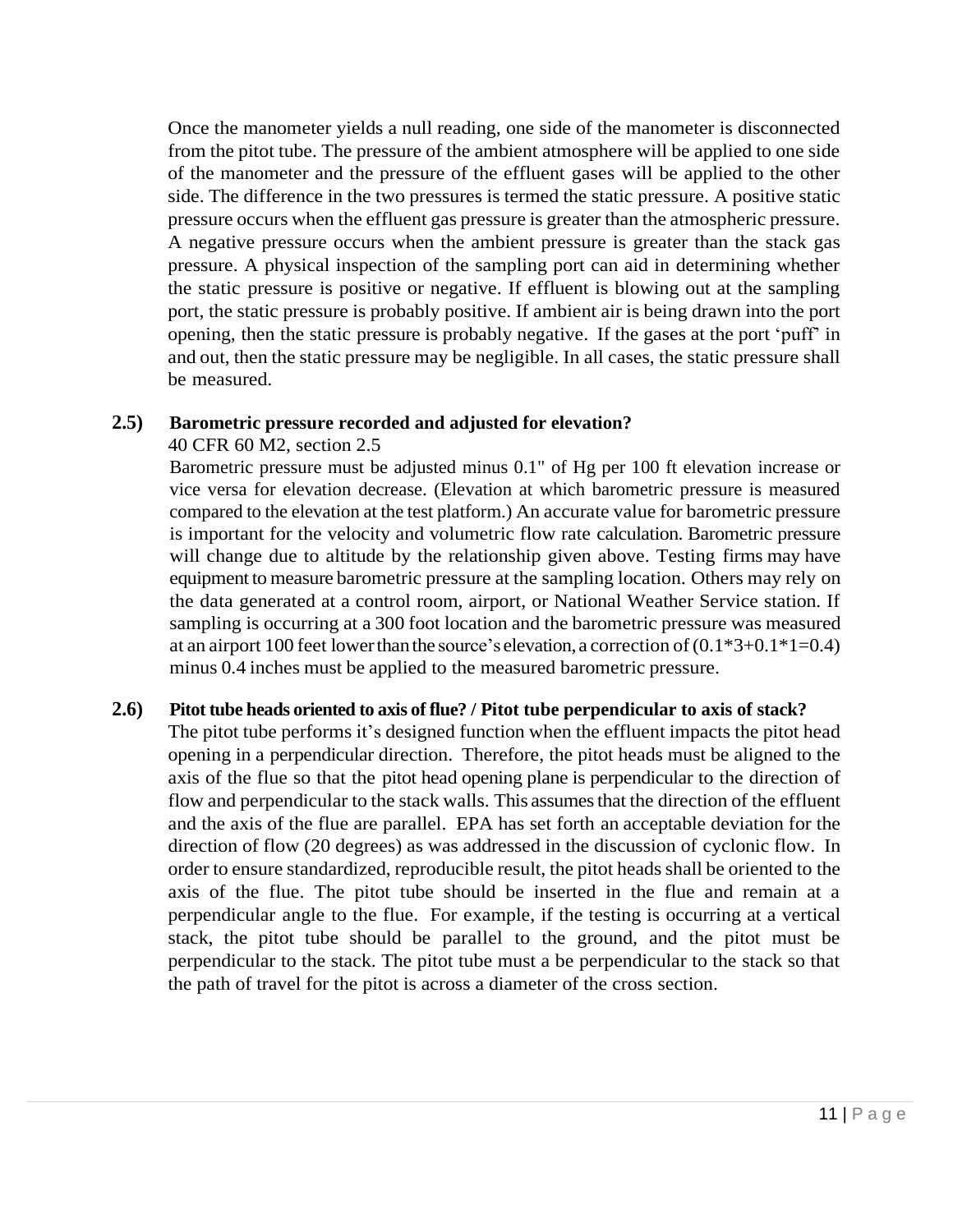## **2.7) Temperature recorded at each sampling point**?

40 CFR 60 M2, section 3.3

As the pitot tube traverses the cross section of the stack, the differential pressure (delta p) and the temperature shall be measured at each sampling point determined in Method 1. A thermocouple should be attached to the pitot tube and an average temperature for the effluent can be determined. The temperature read out at each point should be allowed to stabilize prior to recording the data.



Figure 2-4. Type S pitot tube manometer assembly.

## **2.8) Minimum sample of 30 dscf collected (or per applicable subpart?)(see Vm above)**

The minimum sampling volume collected for particulate matter (PM) (Method5/17) is 30 dry standard cubic feet (dscf). State Regulation 15A NCAC 02D .2609 (e) states unless otherwise specified by an applicable rule or federal subpart, the sample gas drawn during each test run shall be at least 30 cubic feet. Applicable subparts may require a different minimum sampling volume. 15A NCAC 02D .0524 New Source Performance Standards (40 CFR Part 60, Subpart Da), (40 CFR Part 60, Subpart OOO) and (40 CFR Part 60, Subpart UUU) are a few examples of subparts that require a different sampling volume of 60 dscf.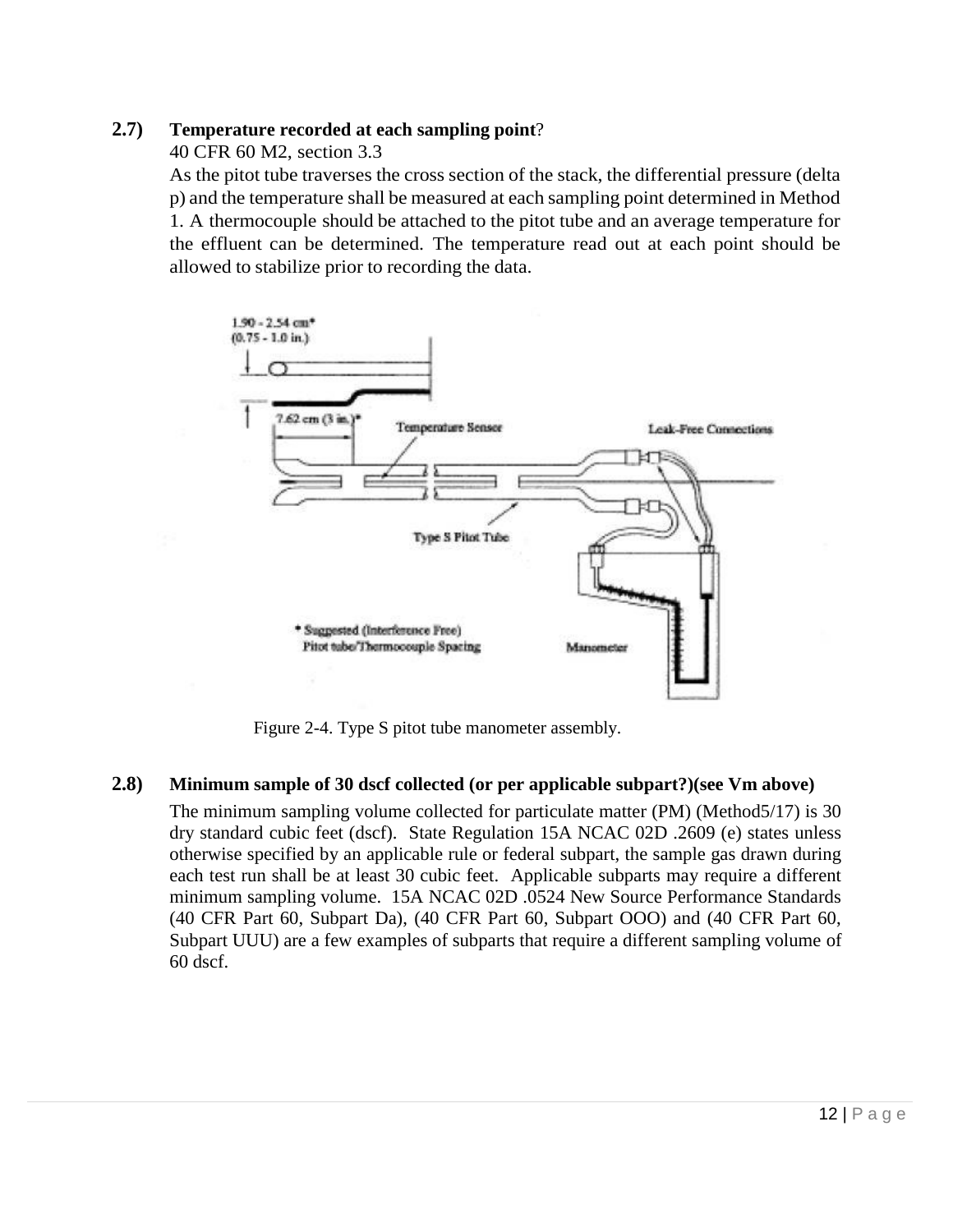## **METHOD 3 - GAS ANALYSIS FOR O<sup>2</sup> , CO<sup>2</sup> , AND DRY MOLECULAR WEIGHT**

During a particulate test, the molecular weight (MW) of the gas stream shall be measured in order to calculate the flow rate. MW is determined by the ratios of  $O_2$ ,  $CO<sub>2</sub>$ , and  $CO$  in the following equation:

M<sub>d</sub>= Dry Molecular weight of the gas stream  $\overline{Md}$  = 0.440(%CO<sub>2</sub>) + 0.320(%O<sub>2</sub>) + 0.280(%N<sub>2</sub> + %CO)  $\%$ N<sub>2</sub>= 100 - (%CO<sub>2</sub> + %O<sub>2</sub>)

Typically, carbon monoxide is not measured for MW determinations since it is multiplied by the same factor as  $N_2$ . Therefore, once the  $O_2$  and  $CO_2$  concentrations are measured, the remainder of the gases with percentage concentrations are assumed to be  $N_2$ .

### **3.1) Is molecular weight being assumed? (If yes, and allowed, skip rest of Method 3)**

According to Method 2 Section 8.6, for processes emitting essentially air, an analysis need not be conducted and the use of a dry molecular weight of 29.0 is acceptable. Method 3 Section 1.3(3) states, "assigning a value of 30.0 for dry molecular weight, in lieu of actual measurements, for processes burning natural gas, coal, or oil," is also acceptable. However, this assumption should only be made for processes where it has been determined that compounds other than  $CO_2$ ,  $O_2$ , carbon monoxide (CO), and nitrogen (N<sub>2</sub>) are not present in concentrations sufficient to affect the results. Asphalt plant particulate tests are an example where assuming a MW is acceptable.

### **3.2) Multi point integrated sample / Bag evacuated and leak free (if applicable)?**

40 CFR 60 M3, section 5.1, 2.2.6, & M5, section 4.1.2

When performing a particulate matter test, all supporting effluent data should be recorded at the same time and position (as best possible) as the capture of the particulate pollutant. Therefore, the  $O_2 \& CO_2$  measurements should occur at the same sampling points as the particulate measurements. This will satisfy the multi point analysis requirement. Since a sample of the effluent gas is being collected during the entire run, the condition of an integrated sample is satisfied. Typically, there will be a small probe attached to the side of the M5 sampling probe (orsat line). This secondary probe, with the aid of a small pump, will continuously extract a sample of the effluent as the stack is traversed. Therefore, the sample will be multi-point and integrated.

With respect to the evacuated and leak free bag; it probably will not be necessary to request a demonstration of a leak free bag. It is proper to request confirmation that the bag is leak free. There are two primary ways to collect the  $O_2 / CO_2$  sample: 1. Directly inject the gas into the sample bag. This will create a positive pressure situation which should not allow the introduction of diluents to the sample. 2. The sample is collected by a lung sampler. A sample bag is placed in a rigid, sealed container and the container is evacuated. Thus, the bag fills with effluent. This is a negative pressure situation. However, if there is a leak in the sample bag, the negative pressure will remove effluent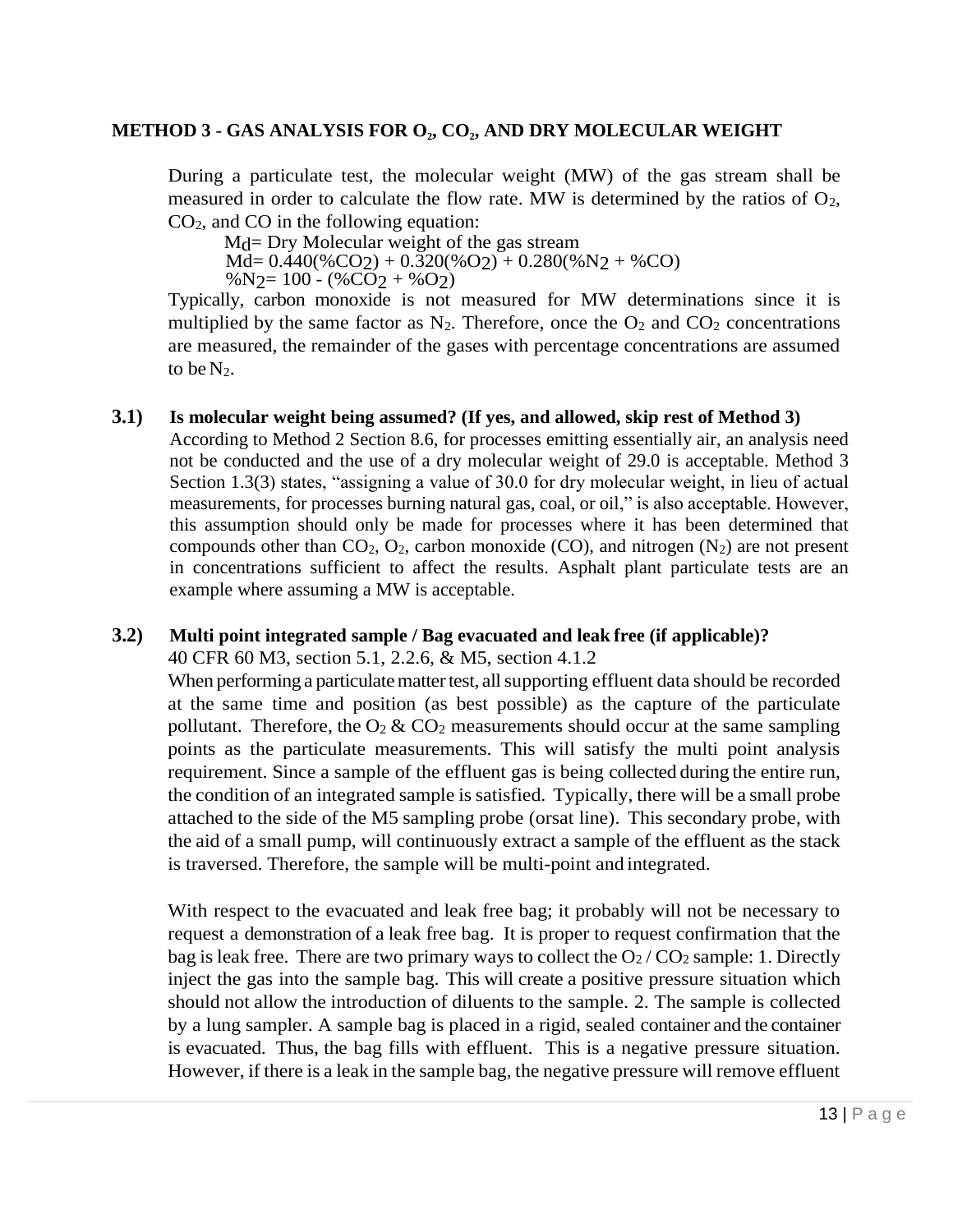rather than introduce diluent air. Regardless, under any situation, the sample bag shall be a leak free bag. The sample bag shall be evacuated of any other gases. This will ensure that old sample gas or diluent air will not bias the analysis results. The main opportunity for error in the M3 sampling occurs when the equipment is moved. During sampling port changes, the M3 sample pump shall be turned off or the gas being pumped shall be expelled to the atmosphere and not introduced into the bag. If ambient air is introduced into the bag during port changes, the  $O_2 / CO_2$  concentrations may be significantly biased. If this occurs, the bag shall be re-evacuated and then filled with gas from the remainder of the particulate test run. If the test company uses an electronic analyzer for the analysis, a multipoint integrated sample will still need to be taken. The analysis may occur by extracting the sample gas from a bag, or the analyzer may measure the diluent gases real time, directly from the sample line.



Figure 3-1. Grab-Sampling Train.



Figure 3-2. Integrated gas-sampling train.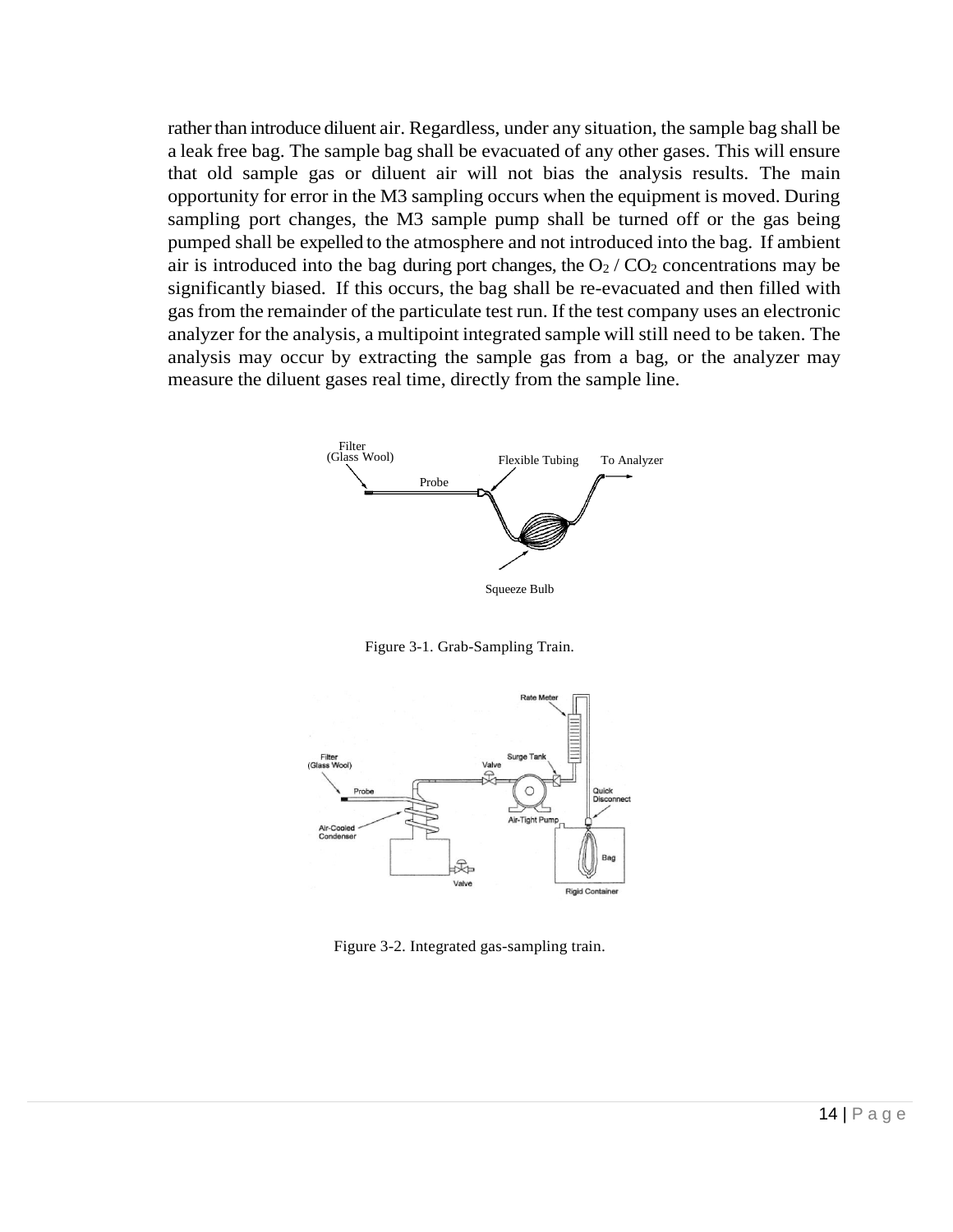## **3.3) Electronic Analyzer; or Orsat (performed in triplicate, analysis consistent?) (circle)**

The  $O_2$  and  $CO_2$  determinations are performed using an Orsat or an analyzer. The analysis is performed by introducing a sample of the effluent (typically collected in a bag) to the Orsat equipment. There is one reagent used to absorb  $O_2$  and a different reagent used to absorb  $CO<sub>2</sub>$ . Due to the gas absorption, there will be a difference in gas volume within the analyzer that can be measured on a scale. The Orsat is the preferred wet chemistry method for  $O_2$  and  $CO_2$  determinations.

The measured  $O_2$  concentration is an important variable in the lb/mmBtu calculation; a small error in the  $O_2$  measurement can create a large error in the emission calculation that may effect the compliance status of a source.An electronic analyzer is acceptable, provided the calibration specifications in Method 3A are followed. (See the CEM checklist reference document under Method 3)

### **Orsat performed in triplicate? Analysis consistent?**

40 CFR 60 M3, section 3.4

The analysis shall be performed on one sample per test run. When the Orsat analysis is performed, the test company should make three separate measurements on each run's sample. The three analyses, on the same sample, should not differ greatly.

3.4 Repeat the sampling, analysis, and calculation procedures until the dry molecular weights of any three grab samples differ from their mean by no more than  $0.3$  g/gmole (0.3 lb/lb-mole). Average these three molecular weights and report the results to the nearest 0.1  $g/g$ -mole (0.1 lb/lb-mole).

**"Orsat Triplicate":** For each test <u>run</u> there must be three individual analysis of the  $O_2 \& CO_2$ concentrations in the flue gas. The analysis must be repeated until the following analysis criteria is met:

a) <0.3% when  $CO<sub>2</sub> > 4.0$ % a) <0.3% when  $O<sub>2</sub> > 15.0$ % b) <0.2% when CO<sub>2</sub> < 4.0% b) <0.2% when O<sub>2</sub> < 15.0%"

 $CO<sub>2</sub>$  - any three analyses differ by  $O<sub>2</sub>$  - any three analysis differ by

# **3.4) Calculate F<sub>o</sub>** / **Within range?**

 $F_o = \frac{20.9 - %0_2}{%0.02}$ 

40 CFR 60 M3B, section 3.4

If the source is combustion based, a quick calculation can aid in determining the validity of the O2, CO<sup>2</sup> data using the equation provided below. *Calculate Fo:* 

Where:

 $\%O_2$  = Percent O<sub>2</sub> by volume, dry basis.

% $CO<sub>2</sub>$  = Percent  $CO<sub>2</sub>$  by volume, dry basis.

 $15$  | P a g e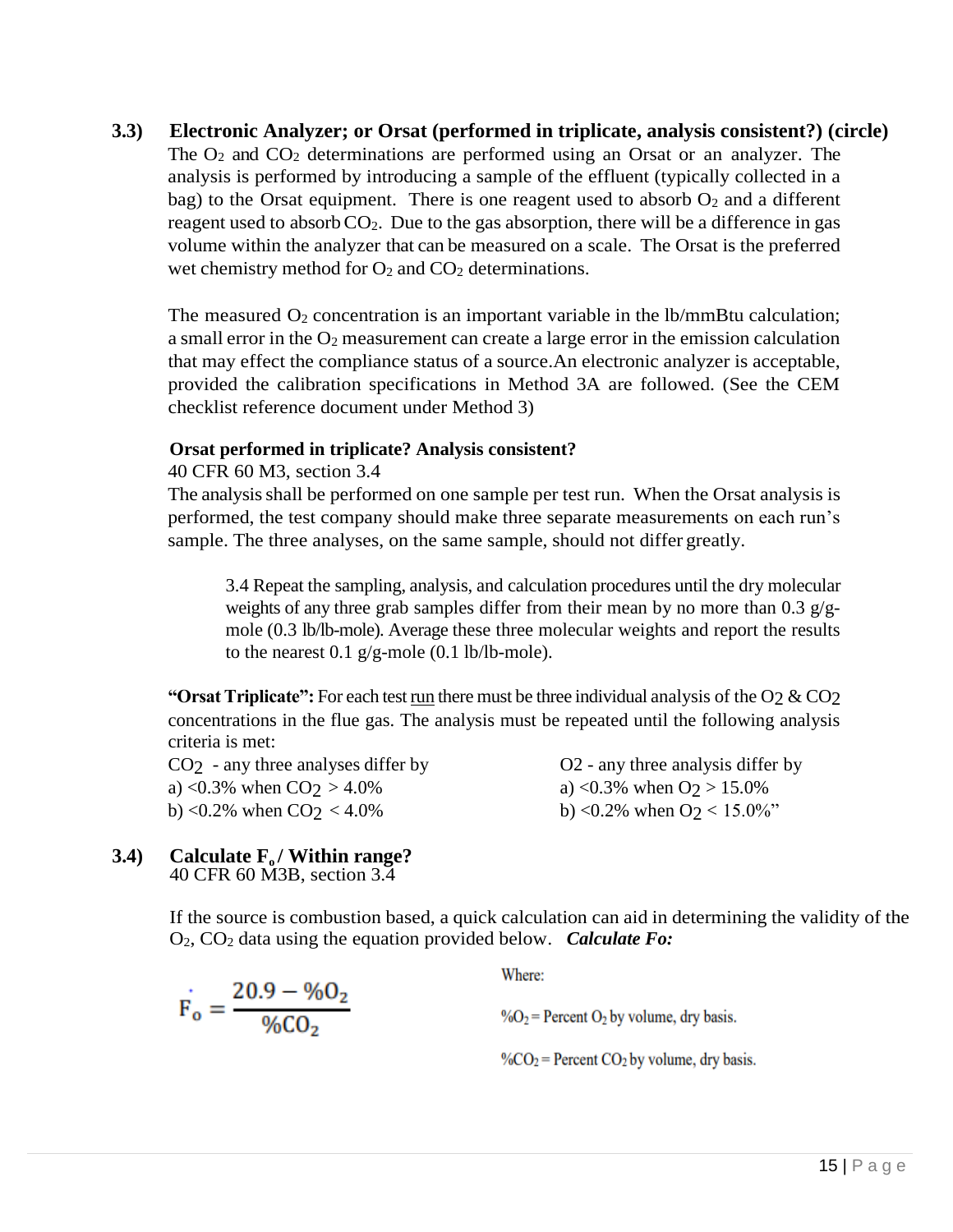| Coal: | Anthracite and lignite<br><b>Bituminous</b> | $1.016 - 1.130$<br>$1.083 - 1.230$ | Gas: Natural 1.600 - 1.836 | Propane $1.434 - 1.586$            |
|-------|---------------------------------------------|------------------------------------|----------------------------|------------------------------------|
| Oil:  | Distillate<br>Residual                      | $1.260 - 1.413$<br>$1.210 - 1.370$ | <b>Butane</b><br>Wood:     | $1.405 - 1.553$<br>$1.000 - 1.120$ |
|       |                                             |                                    |                            |                                    |

The Fo referenced in Method 3B is not the Fuel Factor (F-factor) defined in Method 19 that is used for emissions calculations. Performing the calculation and confirming that the value is within acceptable limits is only a  $QA$  check. If the Fo value falls outside of the range, then the test company should be questioned about the data. However, only being out of Fo range does not constitute an un-acceptable measurement. It is possible that the Fo value is out of range based on accurate  $O_2/CO_2$  data.

### **METHOD 4 - DETERMINATION OF MOISTURE CONTENT IN STACK GASES**

# **4.1) 100 ml H2O in first 2 impingers, 3rd empty, silica gel in 4th? (impinger design requirements?)**

40 CFR 60 M4, section 2.1.2 & 2.2.1

The most common moisture determination system is the impinger train that is used on the back side of a Method 5 sampling train. The impinger train is the Method 4 part of the Method 1-5 sampling train. The impinger train can be used by itself, when particulate determinations are not necessary, to determine the moisture content.

2.1.2. ...Alternatively, any system may be used (subject to the approval of the Administrator) that cools the sample gas stream and allows measurement of both the water that has been condensed and the moisture leaving the condenser, each to within 1 ml or 1 g.

A traverse of the flue should occur in order to ensure representativeness of the moisture determination:

2.2.1 Unless otherwise specified by the Administrator, a minimum of eight traverse points shall be used for circular stacks having diameters less than 0.61 m (24 in.), a minimum of nine points shall be used for rectangular stacks having equivalent diameters less than 0.61 m (24 in.), and a minimum of twelve traverse points shall be used in all other cases. The traverse points shall be located according to Method 1. The use of fewer points is subject to the approval of the Administrator.

40 CFR 60 M4, section 2.1.2

2.1.2 Condenser. The condenser consists of four impingers connected in series with ground glass, leak-free fittings or any similarly leak-free non-contaminating fittings... The first two impingers shall contain known volumes of water, the third shall be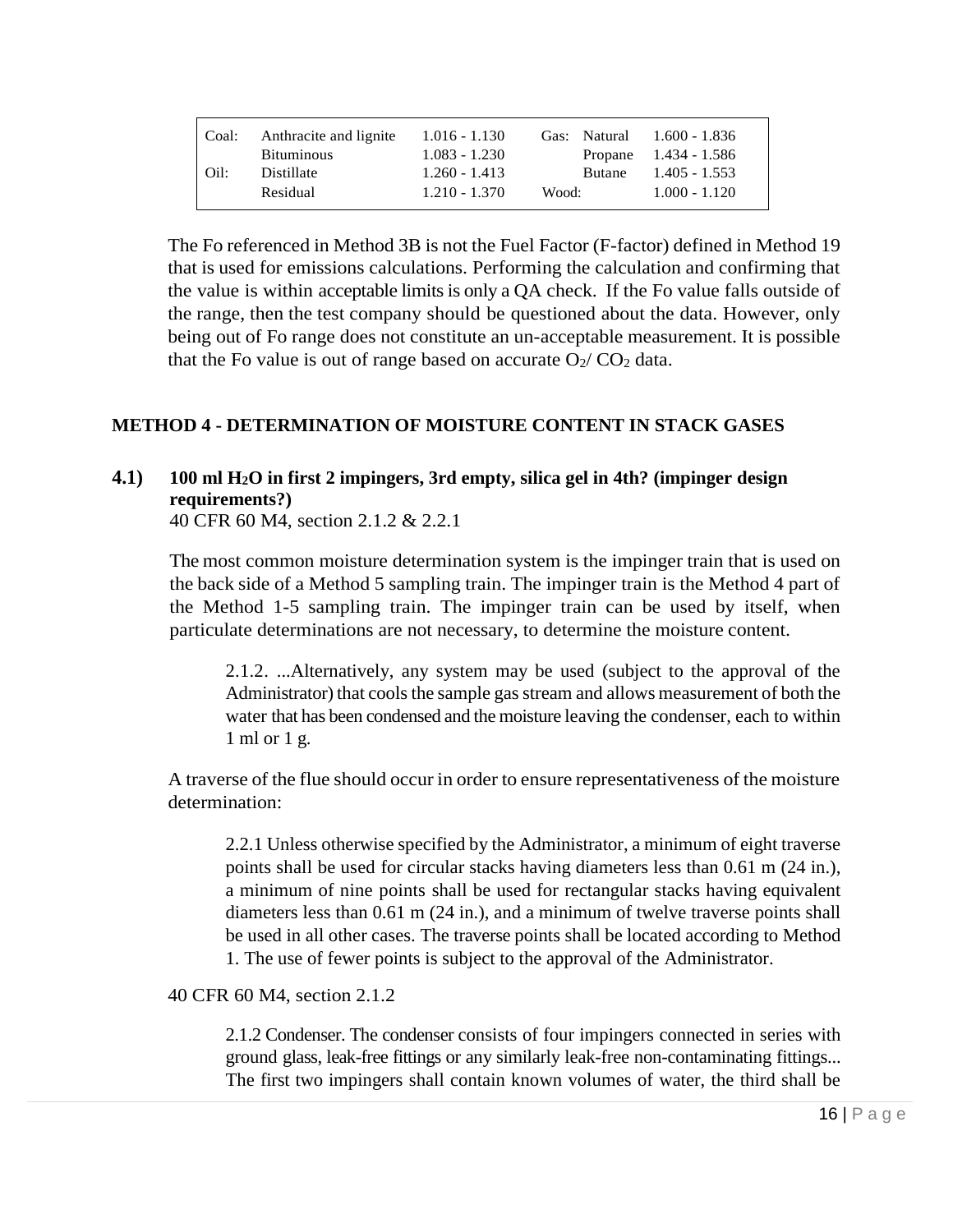empty, and the fourth shall contain a known weight of 6- to 16-mesh indicating type silica gel, or equivalent desiccant.

For the first, third, and fourth impingers, use the Greenburg-Smith design, modified by replacing the tip with a 1.3 cm inside diameters ( $1/2$  in) glass tube extending to 1.3 cm ( $1/2$ in) from the bottom of the flask. For the second impinger, use a Greenburg-Smith impinger with the standard tip.

### **4.2) Temperature at the exit of impingers / condenser <68F? (see reverse side)** 40 CFR 60 M4, section 2.2.5

2.2.5 To begin sampling, position the probe tip at the first traverse point. Immediately start the pump and adjust the flow to the desired rate. Traverse the cross section, sampling at each traverse point for an equal length of time. Add more ice and, if necessary, salt to maintain a temperature of less than  $20^{\circ}$  C (68 $^{\circ}$  F) at the silica gel outlet.

Exit Temperature: The temperature of the dry gas leaving the impingers/condenser must be below  $68^{\circ}$  F. When the ambient temperature is above  $68^{\circ}$  F it may take approximately 5 minutes for the thermal effects of the ice bath to cool the exit thermometer below 68°F. An outlet temperature of less than 68 degrees ensures that the sample is relatively dry before exiting the train, and it approximates the "standard" temperature used for calculations.

# **4.3) Silica gel in good condition? - Blue-new, Pink-spent (unable to absorb more H2O)**

Most silica gel used for moisture determinations is the "indicating" type. Dark colored (blue, purple) silica gel can absorb water from the gas stream. Light colored silica gel (pink, white) has lost most of its absorptive capacity. As the test run is performed, the silica gel will absorb more and more moisture from the effluent. The gas contacts the silica gel at the bottom of the impinger first, since the gas enters through the impinger stem (like a straw). Silica gel at the bottom of the impinger will change color first. If all of the silica gel has turned a pale color by the end of the run, some moisture may be passing through the train. The sampling team should use new silica gel and may choose to use more silica gel.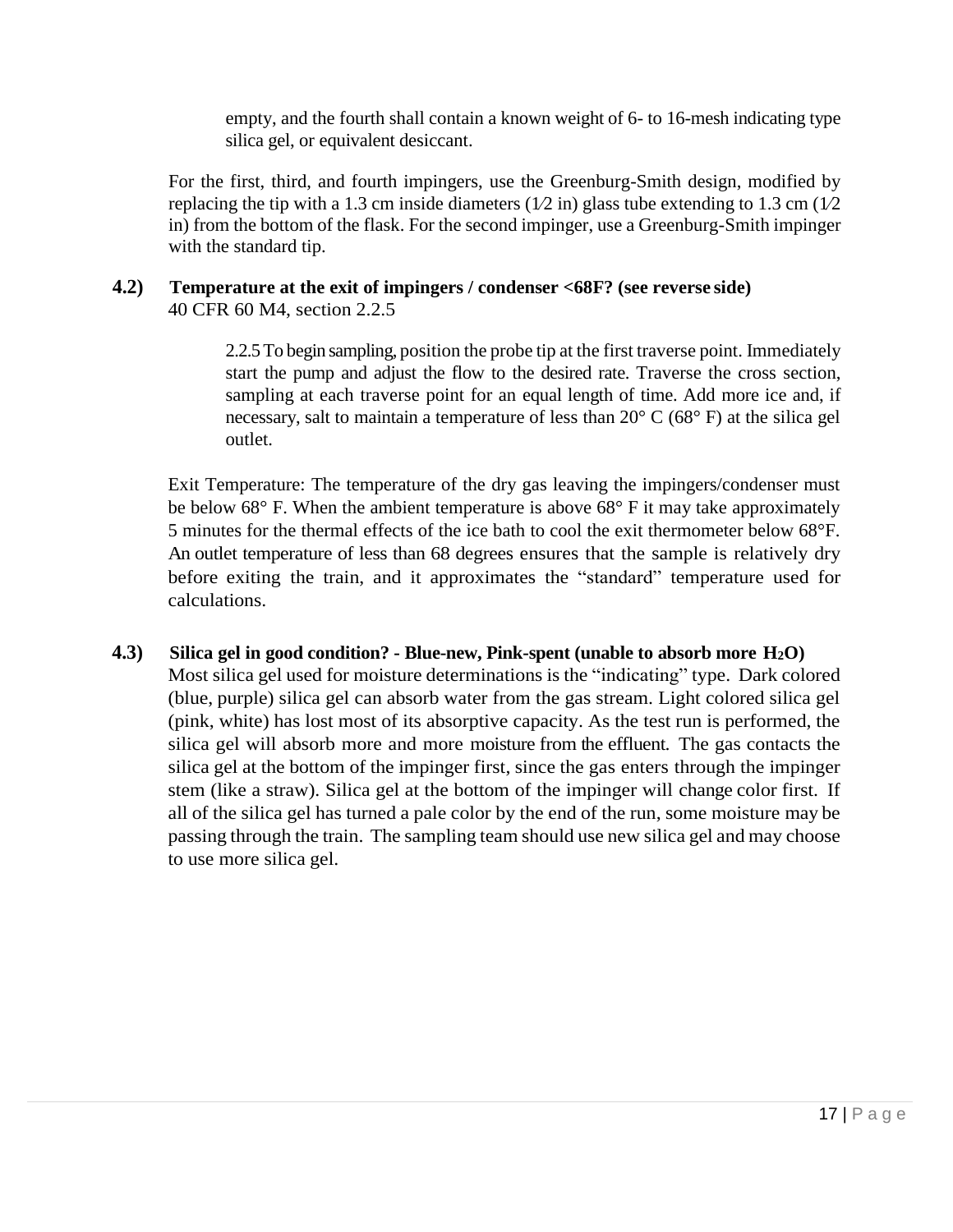### **METHOD 5 - DETERMINATION OF PARTICULATE EMISSIONS FROM STATIONARY SOURCES**

### **5.1) Methods 2 - 5 run concurrently? Test team accurately recording meterbox data at each sampling point?**

40 CFR 60 M5 including section 2.1.10

When a Method 5 test is performed, Methods 1-4 are inherently performed as well. Method 1 determines the points that the M5 train will sample. Method 2 determines the velocity head (and ultimately the flow rate) that will be used for isokinetic calculations, an integral part of performing an M5. Method 3 determines the molecular weight and provides data for emissions calculations. The M3 is required to be performed simultaneously with the M5. Method 4 determines the percentage of moisture in the gas stream for flow rate calculations. It is also an integral part of the M5 since the hot/wet gas stream entering the nozzle and passing through the filter must be cooled and dried prior to being measured on the dry gas meter.



Figure 5-1. Particulate Sampling Train (*Image Courtesy of EPA*)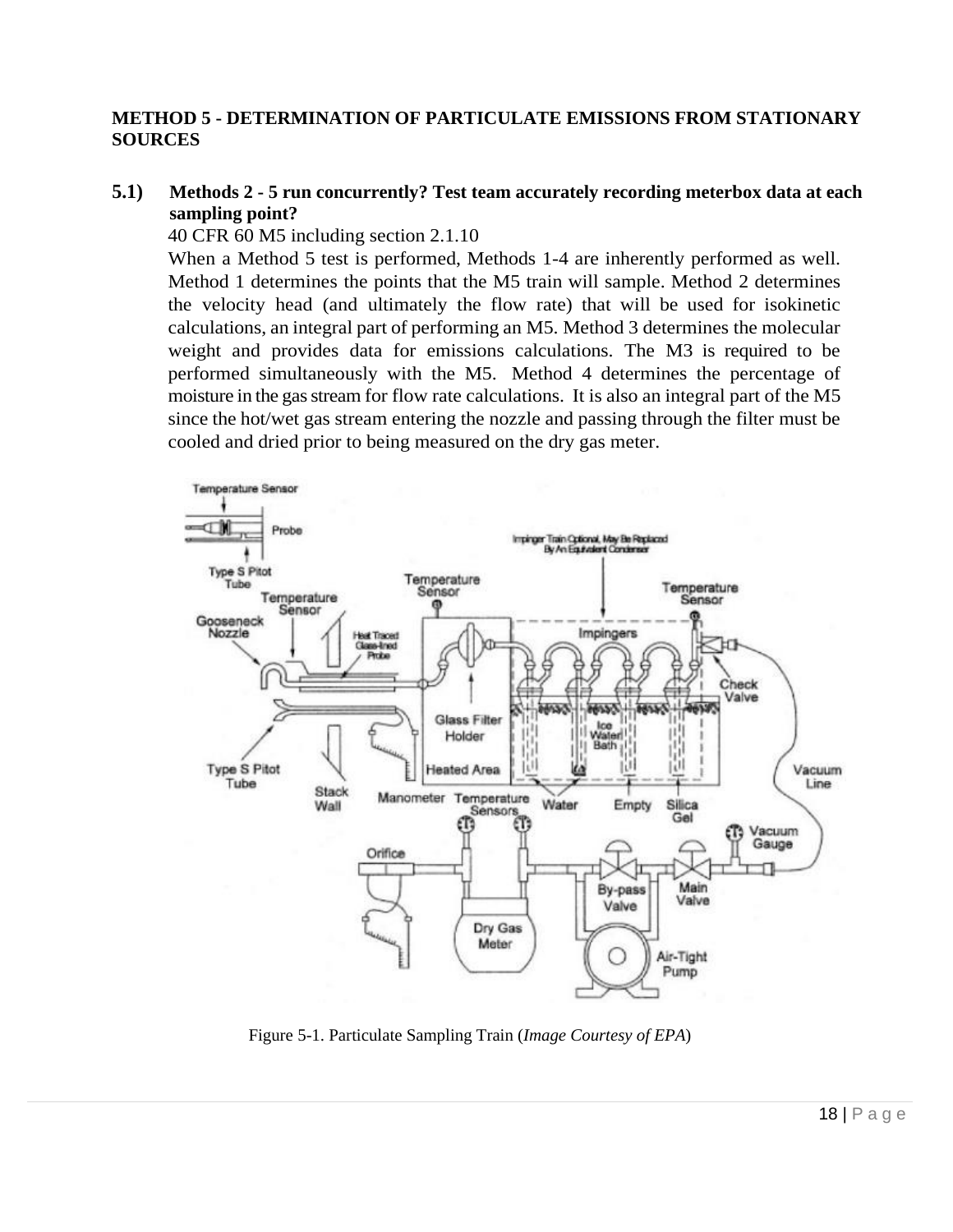The test team records a large amount of data during a test run, especially at each sampling point (stack temperature, velocity head, vacuum, exit impinger temperature, etc.). **Part of the observation is to ensure the data displayed on the meterbox is accurately recorded by the test team and matches what you observe.** 

### **5.2) Visually inspect sample nozzle for damage / Nozzle opening facing direction of flow?** 40 CFR 60 M5, section 2.1.1 & 5.1

The nozzle used for particulate sampling has been designed to have the least amount of interference on the streamlines of the effluent. Since fine particles follow streamlines, any interruption of the gas stream can interfere with the particles caught. (This includes damage to the sample nozzle and jagged nozzle edges) There are specifications in the CFR for nozzle dimensions. At a minimum, ensure that the nozzle opening is round without interferences. Bent, indented, jagged nozzles should not be used for sampling.

1. Ensure that the nozzle is pointed in the direction of the flow. A particulate test that is performed with the nozzle facing away from the particulate laden gas stream is meaningless. Also, ensure that the nozzle is oriented parallel with the duct / stack walls. If the nozzle is angled away from the direction of flow, the final data may be biased.



A. Bottom View; showing minimum pitot tube-nozzle separation.



Figure 5.2. Proper pitot tube-sampling nozzle configuration to prevent aerodynamic interference; button-hook type nozzle; centers of nozzle and pitot opening aligned;  $D_t$ between 0.48 and 0.95 cm (3/16 and 3/8 in.). (*Image Courtesy of the EPA*)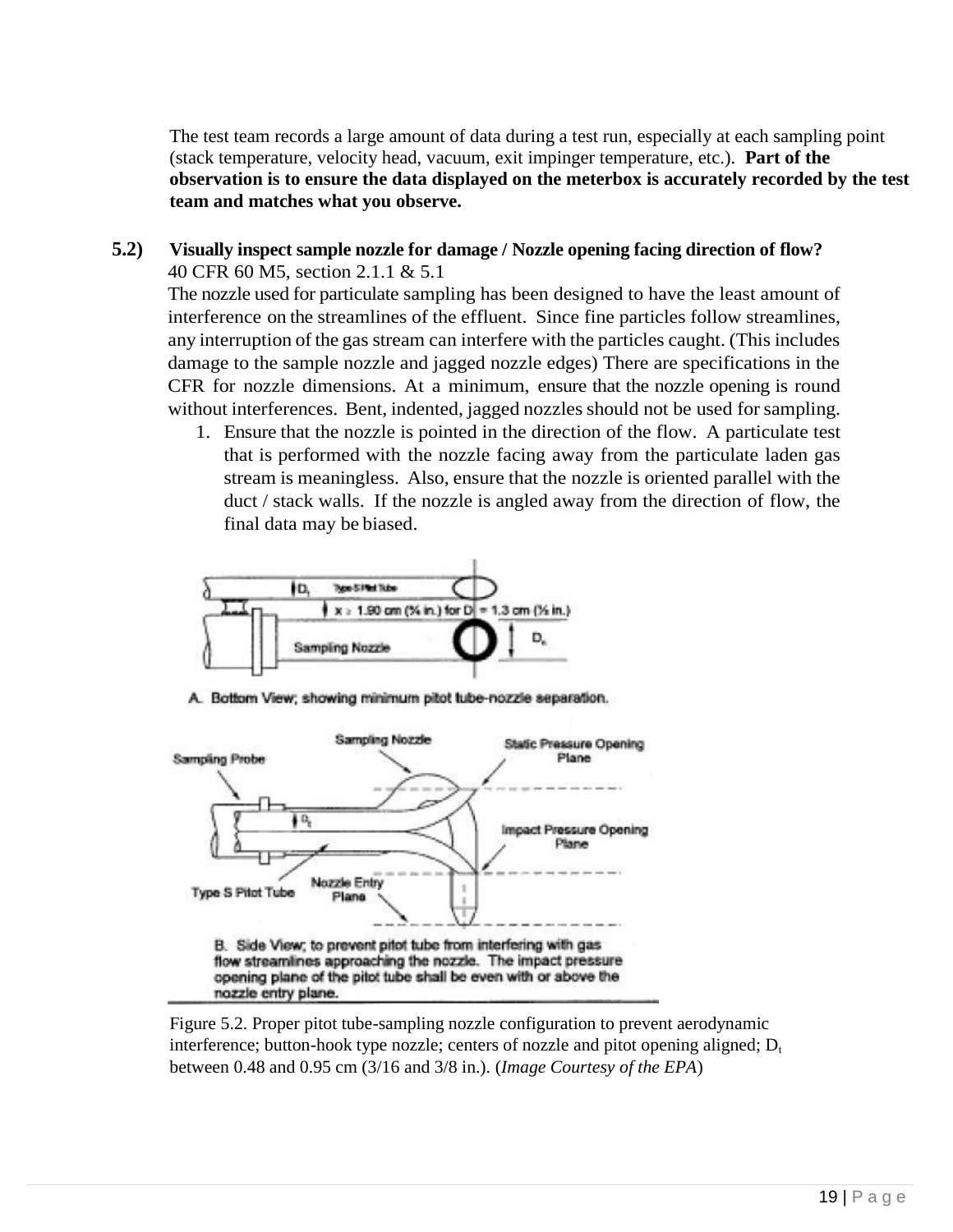# **5.3) Pre-test run leak check, optional (watch) Leak Rate <0.02cfm?**

40 CFR 60 M5, section 4.1.4.1

A pre-test leak check is performed to ensure the integrity of the sample train prior to beginning the test. While the pre-teat leak check is not mandatory, the test team will be taking a tremendous risk of invalidating an entire run if the check is not performed and the post-test leak check fails. See the procedure for the leak check below.

## **5.4) Post-test run leak check, mandatory (watch) Leak Rate <0.02cfm? Conducted ≥ highest vacuum during run?**

## 40CFR60 M5, section 4.1.4.3

Upon completion of the sampling run, the probe is extracted from the stack and allowed to cool. The leak check procedure consists of sealing off the end of the nozzle (typically with a finger) and creating a vacuum in the system, via the sample pump, that is equal to or greater than the maximum vacuum rate achieved during the test run. There shall be no tightening of connections (impinger, probe, or sample line connections) prior to the successful completion of a leak check. If tightening occurs, a potential leak could have been repaired. The leakage rate is measured on the dry gas meter dial over the period of 1 minute. Discretion can be used however; if the dial does not move for a constant 15- 30 seconds, it is usually safe to assume that the leak rate of 0.02 cubic feet per minute will not occur.

Leak Check: If the results of the leak check indicate a leak (>0.02cfm), record the leakage rate. Suggest repeating the run, but it is the discretion of the test team and facility to accept the leak. However, the sample volume will be adversely adjusted due to the leakage rate.

# **5.5) Isokinetic rates between 90% and 110%? K factor?**

## 40 CFR 60 M5, section 4.1.5 & 6.12

Isokinetics describes the velocity of the sample gas entering the nozzle relative to the velocity of the effluent stream. Since particles sizes and distribution are affected by streamlines and the differential velocities will create non-linear stream lines, ensuring isokinetics between 90 and 110% will ensure samples collected are representative of actual in-stack conditions. Request this information from the test team between runs. A true isokinetic calculation can be performed after the run, once all of the data (except for particulate catch weight) is collected. If the test team indicates that the isokinetic rate of a run is over 110% or under 90%, the run should be voided and repeated.

The K-factor could be described as the ratio of *∆H/∆p such that ∆H = K∆p* . The K-factor is used to maintain an isokinetic sampling rate at each traverse point and is calculated for the sampling test run using the following equation: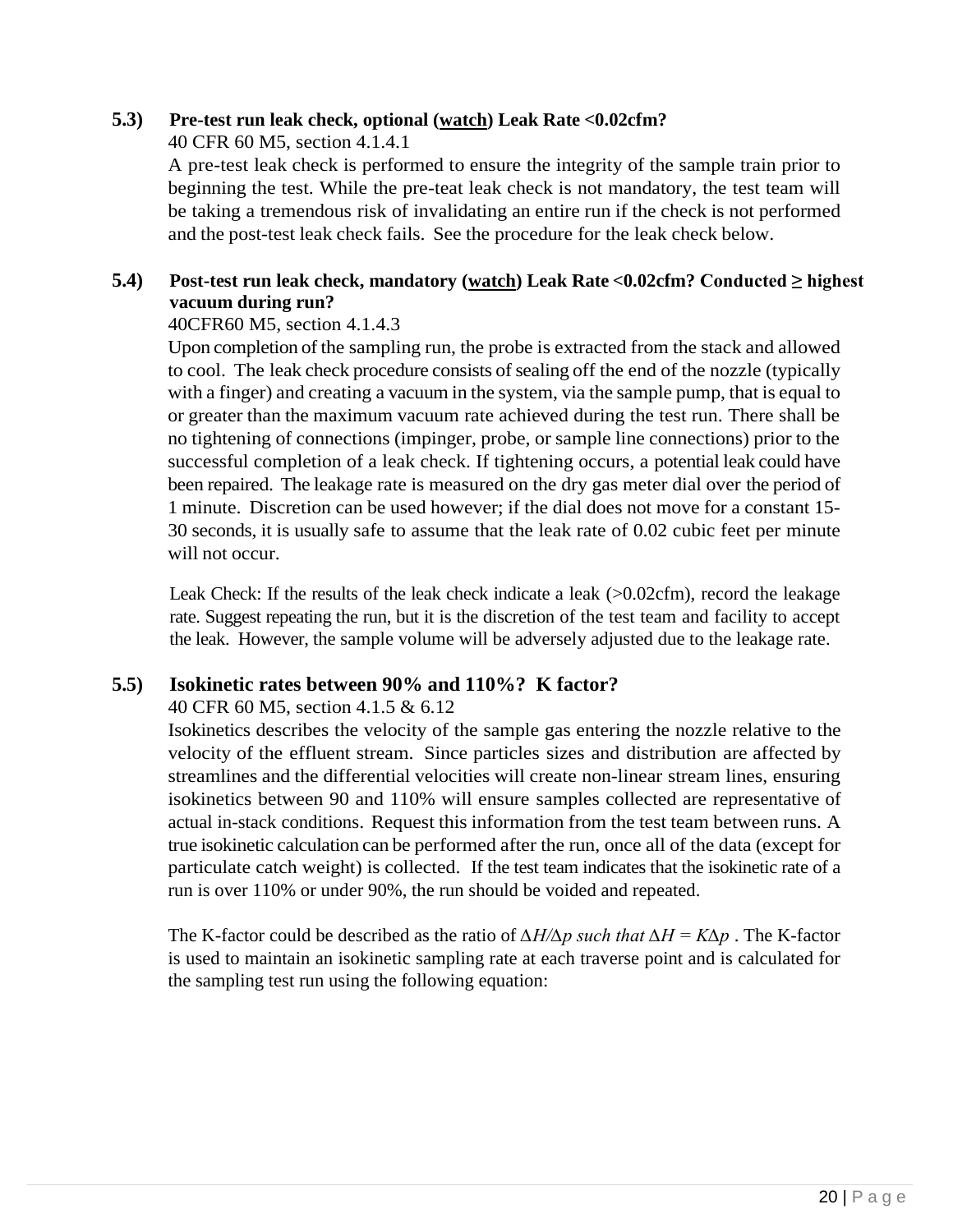$$
K = \frac{\Delta H}{\Delta p} = K_6 D_n^4 \, \Delta H_{\odot} C_p^2 (1 - B_{\rm ws})^2 \, \frac{M_d T_m P_s}{M_s T_s P_m}
$$

where  $D_n$  $=$  Nozzle diameter, mm (inches)  $=$  Average DGM temperature,  $\mathrm{P}K$  ( $\mathrm{P}R$ )  $T_m$ T.  $=$  Average stack gas temperature,  $\mathrm{P}K$  ( $\mathrm{P}R$ )  $K_6$  $= 0.0000804$  (metric units)  $= 849.842$  (English units)

Average stack gas velocity, moisture fraction, molecular weight, and average dry-gas meter (DGM) temperatures are also taken into account in the K-factor calculation. During an isokinetic test, the meter box operator will multiply the ∆p for each sampling point by the K-factor, and then adjust the ∆H on the meter-box accordingly. The ∆H could be described as the orifice calibration factor of the meter box. For example, a  $\Delta H(\hat{\alpha})$  of 1.84 means that the orifice pressure differential ΔH would be about 1.84 when sample gas is flowing through the orifice meter. The reference conditions for  $\Delta H$  were chosen to be 0.75 dcfm air at 68°F and 29.92 in. Hg. The inspector can check to ensure the appropriate ΔH is being achieved by multiplying the K factor by the observed ∆p at each sampling point.

## **5.6) Filter and probe temperatures at 248 +/- 25F (or applicable subpart such as MATS)?** 40 CFR 60 M5, section 1.1 & 2.1.6

The M5 test is basically a "benchmark" test. It provides a standard that can be used to measure particulate emissions from various sources. The phenomenon of particulate matter is greatly dependent on temperature. M5 even states: "The particulate mass, which includes any material that condenses at or above the filtration temperature..." Therefore, if the filtration temperature changes, the "type" and quantity of particulate caught will also change. For most NSPS and SIP sources, the filtration temperature shall be  $248 + / - 25$  degrees F. When you review the applicable regulation (i.e. NSPS), the filter temperature may be increased.

- MATS 40 CFR 63 Subpart UUUUUU (Mercury Air and Toxics Standards) requires elevated Method 5B probe and filter temperatures of  $(320^{\circ} \pm 25^{\circ}F)$
- NSPS OOO "if the gas stream being sampled is at ambient temperature, the sampling probe and filter may be operated without heaters. If the gas stream is above ambient temperature, the sampling probe and filter may be operated at a temperature high enough, but no higher than  $121 \text{ °C}$  (250  $\text{°F}$ ), to prevent water condensation on the filter."

40 CFR 60 M5 section 6.1.1.7 states*, "*A temperature sensor capable of measuring temperature to within  $\pm 3$  °C (5.4 °F) shall be installed so that the sensing tip of the temperature sensor is in direct contact with the sample gas exiting the filter. The sensing tip of the sensor may be encased in glass, Teflon, or metal and must protrude at least  $1/2$ in. into the sample gas exiting the filter. The filter temperature sensor must be monitored and recorded during sampling to ensure a sample gas temperature exiting the filter of 120  $\pm$  14 °C (248  $\pm$  25 °F), or such other temperature as specified by an applicable subpart.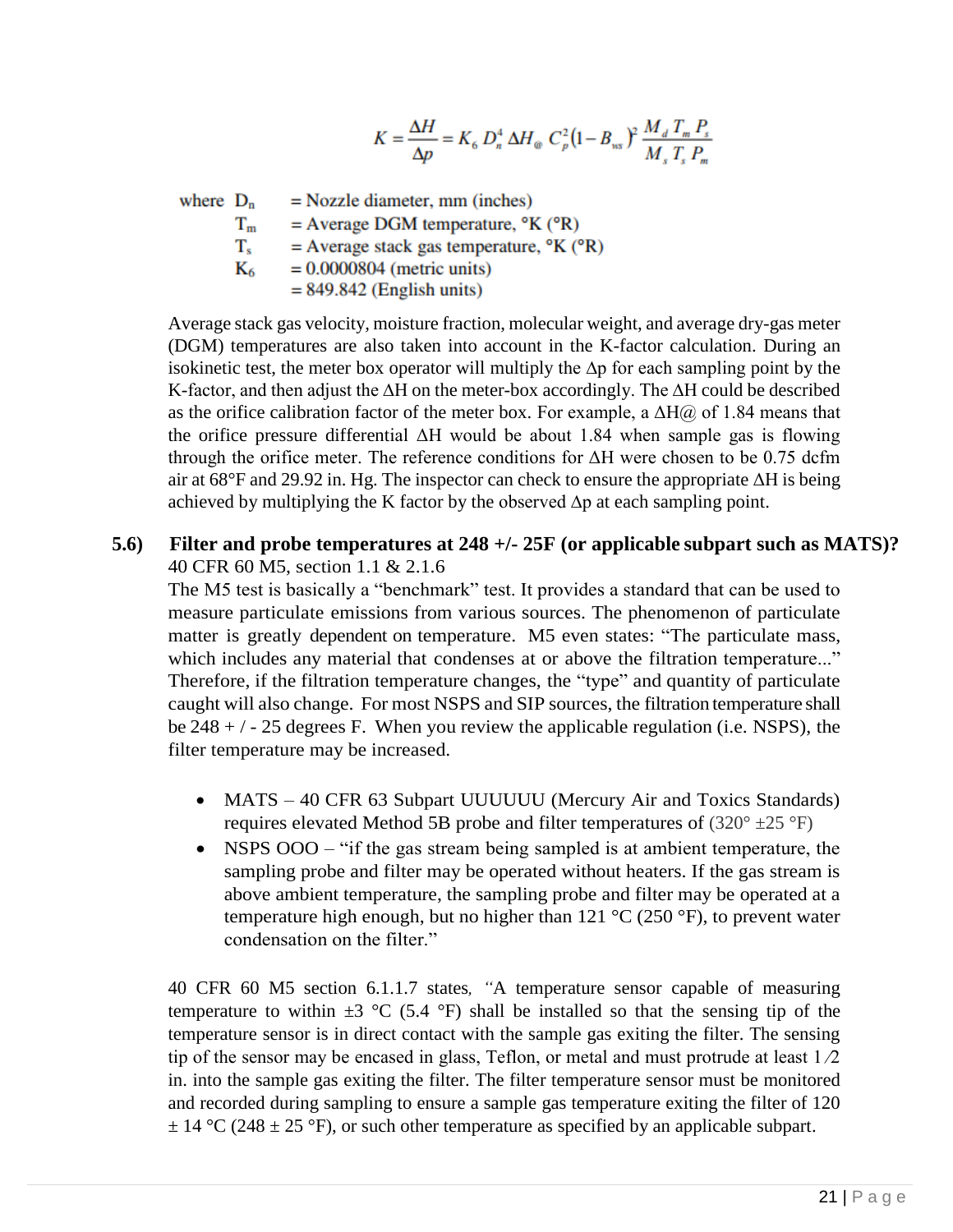# **5.7) (a) During a run, was any equipment changed (ie. filter, nozzle, impinger) and why? (Do not explain a "No")**

40 CFR 60 M5, section 4.1.5

Sometimes it is necessary to replace equipment during a run. Some examples include:

- The particulate loading is so great creating a blockage of the filter and a vacuum in the sample train that is unmanageable (ie  $>15-20$ ").
- The selected nozzle is inadequate based on the delta p readings currently being taken.
- The silica gel in an impinger is rapidly becoming spent.

All subsequent calculations shall include any data and material taken prior to the equipment change. If the test team changes any equipment, there shall be a successful leak check performed prior to the equipment adjustment. Note, you cannot change a nozzle diameter during a run.

# **5.7) (b) Was a leak check performed prior to the equipment change? (May not be applicable)**

40 CFR 60 M5, section 4.1.5

If the test team changes any equipment, there shall be a successful leak check performed prior to the equipment adjustment.

## **5.8) Meterbox calibration values - ∆H@:, Y:, Date Calibrated:**

40 CFR 60 M5, section 7

The "delta H at", and Gamma (∆H@,Y) are functions of the meterbox and are integral in calculating the emissions and confirming accurate measurement equipment. Recording the data in the field will help validate the test report.

## **5.9) (a)-(d) Particulate sample clean-up:**

40 CFR 60 M5, section 4.2

The most exact summary of the clean-up procedure is written in the method:

4.2 Sample Recovery. Proper cleanup procedure begins as soon as the probe is removed from the stack at the end of the sampling period. Allow the probe to cool. When the probe can be safely handled, wipe off all external particulate matter near the tip of the probe nozzle and place a cap over it to prevent losing or gaining particulate matter. Do not cap off the probe tip tightly while the sampling train is cooling down as this would create a vacuum in the filter holder, thus drawing water from the impingers into the filter holder. Before moving the sample train to the cleanup site, remove the probe from the sample train, wipe off the silicone grease, and cap the open outlet of the probe. Be careful not to lose any condensate that might be present. Wipe off the silicone grease from the filter inlet where the probe was fastened and cap it. Remove the umbilical cord from the last impinger and cap the impinger. If a flexible line is used between the first impinger or condenser and the filter holder, disconnect the line at the filter holder and let any condensed water or liquid drain into the impingers or condenser. After wiping off the silicone grease, cap off the filter holder outlet and impinger inlet. Either ground-glass stoppers,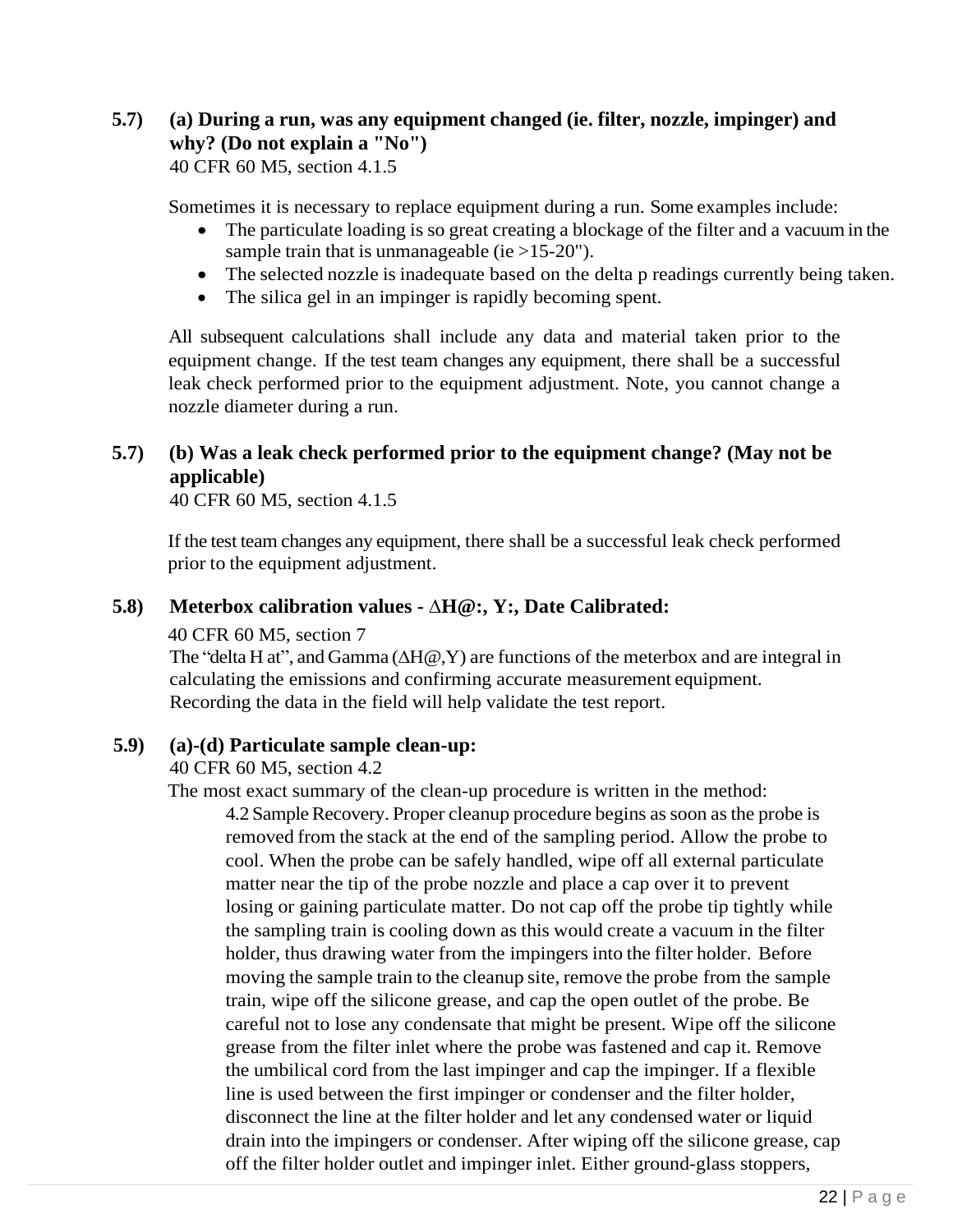plastic caps, or serum caps may be used to close these openings. Transfer the probe and filter-impinger assembly to the cleanup area. This area should be clean and protected from the wind so that the chances of contaminating or losing the sample will be minimized.

Save a portion of the acetone used for cleanup as a blank. Take 200 ml of this acetone directly from the wash bottle being used and place it in a glass sample container labeled "acetone blank." Inspect the train prior to and during disassembly and note any abnormal conditions. Treat the samples as follows: Container No. 1. Carefully remove the filter from the filter holder and place it in its identified petri dish container. Use a pair of tweezers and/or clean disposable surgical gloves to handle the filter. If it is necessary to fold the filter, do so such that the particulate cake is inside the fold. Carefully transfer to the petri dish any particulate matter and/or filter fibers which adhere to the filter holder gasket, by using a dry Nylon bristle brush and/or a sharp-edged blade. Seal the container.

Container No. 2. Taking care to see that dust on the outside of the probe or other exterior surfaces does not get into the sample, quantitatively recover particulate matter or any condensate from the probe nozzle, probe fitting, probe liner, and front half of the filter holder by washing these components with acetone and placing the wash in a glass container. Distilled water may be used instead of acetone when approved by the Administrator and shall be used when specified by the Administrator; in these cases, save a water blank and follow the Administrator's directions on analysis. Perform the acetone rinses as follows: Carefully remove the probe nozzle and clean the inside surface by rinsing with acetone from a wash bottle and brushing with a Nylon bristle brush. Brush until the acetone rinse shows no visible particles, after which make a final rinse of the inside surface with acetone. Brush and rinse the inside parts of the Swagelok fitting with acetone in a similar way until no visible particles remain. Rinse the probe liner with acetone by tilting and rotating the probe while squirting acetone into its upper end so that all inside surfaces will be wetted with acetone. Let the acetone drain from the lower end into the sample container. A funnel (glass or polyethylene) may be used to aid on transferring liquid washes to the container. Follow the acetone rinse with a probe brush. Hold the probe in an inclined position, squirt acetone into the upper end as the probe brush is being pushed with a twisting action through the probe; hold a sample container underneath the lower end of the probe and catch any acetone and particulate matter which is brushed from the probe. Run the brush through the probe three times or more until no visible particulate matter is carried out with the acetone or until none remains in the probe liner on visual inspection. With stainless steel or other metal probes, run the brush through in the above prescribed manner at least six times since metal probes have small crevices in which particulate matter can be entrapped. Rinse the brush with acetone, and quantitatively collect these washings in the sample container. After the brushing, make a final acetone rinse of the probe as described above. It is recommended that two people clean the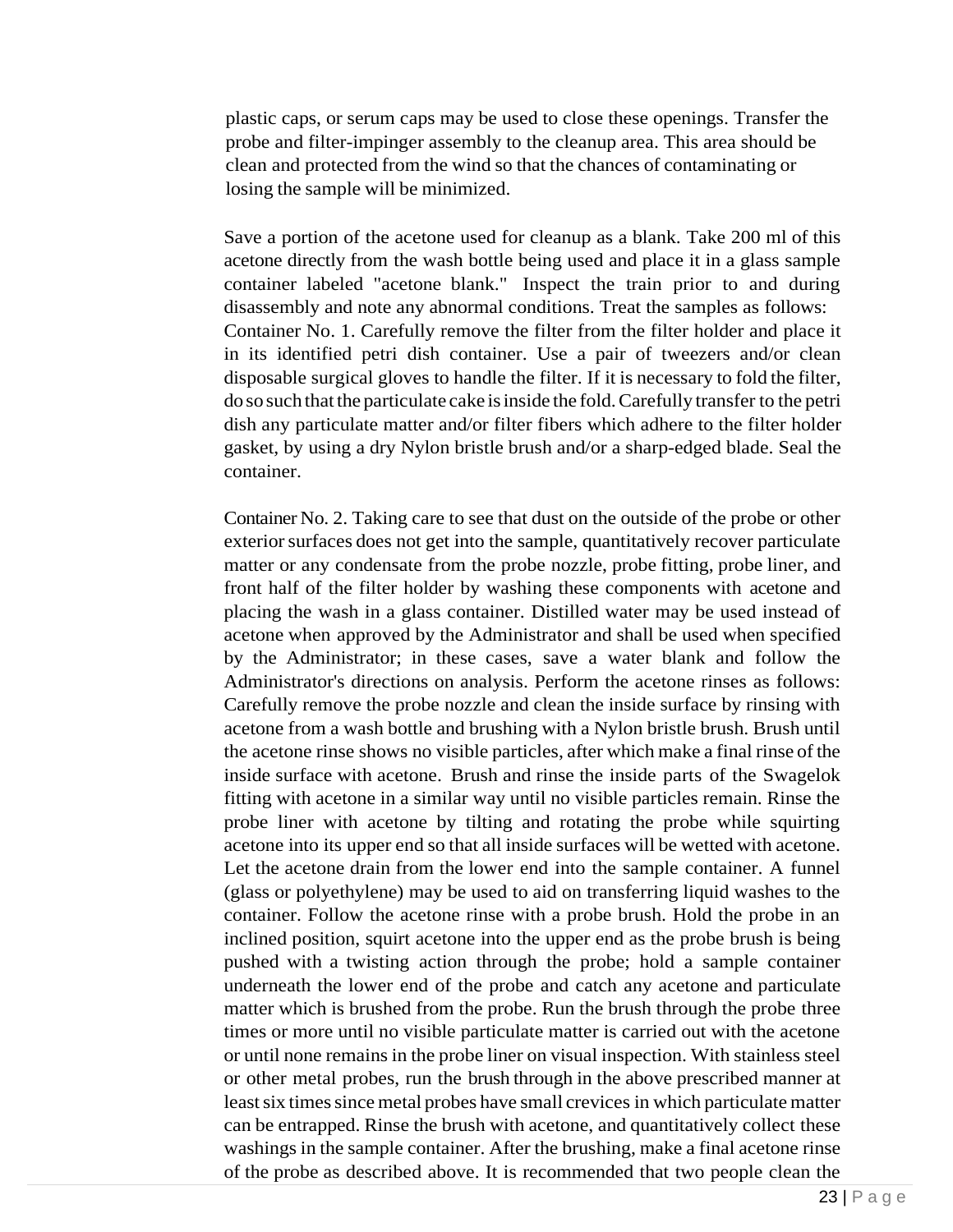probe to minimize sample losses. Between sampling runs, keep brushes clean and protected from contaminations. After ensuring that all joints have been wiped clean of silicone grease, clean the inside of the front half of the filter holder by rubbing the surfaces with a Nylon bristle brush and rinsing with acetone. Rinse each surface three times or more if needed to remove visible particulate. Make a final rinse of the brush and filter holder. Carefully rinse out the glass cyclone, also (if applicable). After all acetone washings and particulate matter have been collected in the sample container, tighten the lid on the sample container so that acetone will not leak out when it is shipped to the laboratory. Mark the height of the fluid level to determine whether or not leakage occurred during transport. Label the container to clearly identify its contents.

Container No. 3. Note the color of the indicating silica gel to determine if it has been completely spent and make a notation of its condition. Transfer the silica gel from the fourth impinger to its original container and seal. A funnel may make it easier to pour the silica gel without spilling. A rubber policeman may be used as an aid in removing the silica gel from the impinger. It is not necessary to remove the small amount of dust particles that may adhere to the impinger wall and are difficult to remove. Since the gain in weight is to be used for moisture calculations, do not use any water or other liquids to transfer the silica gel. If a balance is available in the field, follow the procedure for container No. 3 in Section 4.3. Impinger Water. Treat the impingers as follows; Make a notation of any color or film in the liquid catch. Measure the liquid which is in the first three impingers to within  $\pm 1$  ml by using a graduated cylinder or by weighing it to within  $\pm 0.5$  g by using a balance (if one is available). Record the volume or weight of liquid present. This information is required to calculate the moisture content of the effluent gas. Discard the liquid after measuring and recording the volume or weight, unless analysis of the impinger catch is required (see Note, Section 2.1.7). If a different type of condenser is used, measure the amount of moisture condensed either volumetrically or gravimetrically. Whenever possible, containers should be shipped in such a way that they remain upright at all times.

#### **5.9.a Acetone used? (or water if required by CFR such as MACT MM)?**

Method 5 typically requires acetone as the sample clean-up solvent. However, some regulations require water instead, such as MACT MM for paper mill recovery sources (lime kilns, smelt dissolving tanks, and recovery furnaces).

### **5.9.b. Inside of nozzle, probe, and glassware (before the filter) rinsed and brushed in triplicate (minimum)?**

As discussed in the narrative above, these items must be rinsed and brushed in triplicate.

#### **5.9.c. Is filter holder disassembled on site or transported to lab intact? (circle)**

Some test companies will perform the entire clean-up on site. Others may perform part of the clean-up on site, and transferthe filter holder assembly, with the filter, to the lab for disassembly in a "clean" area.